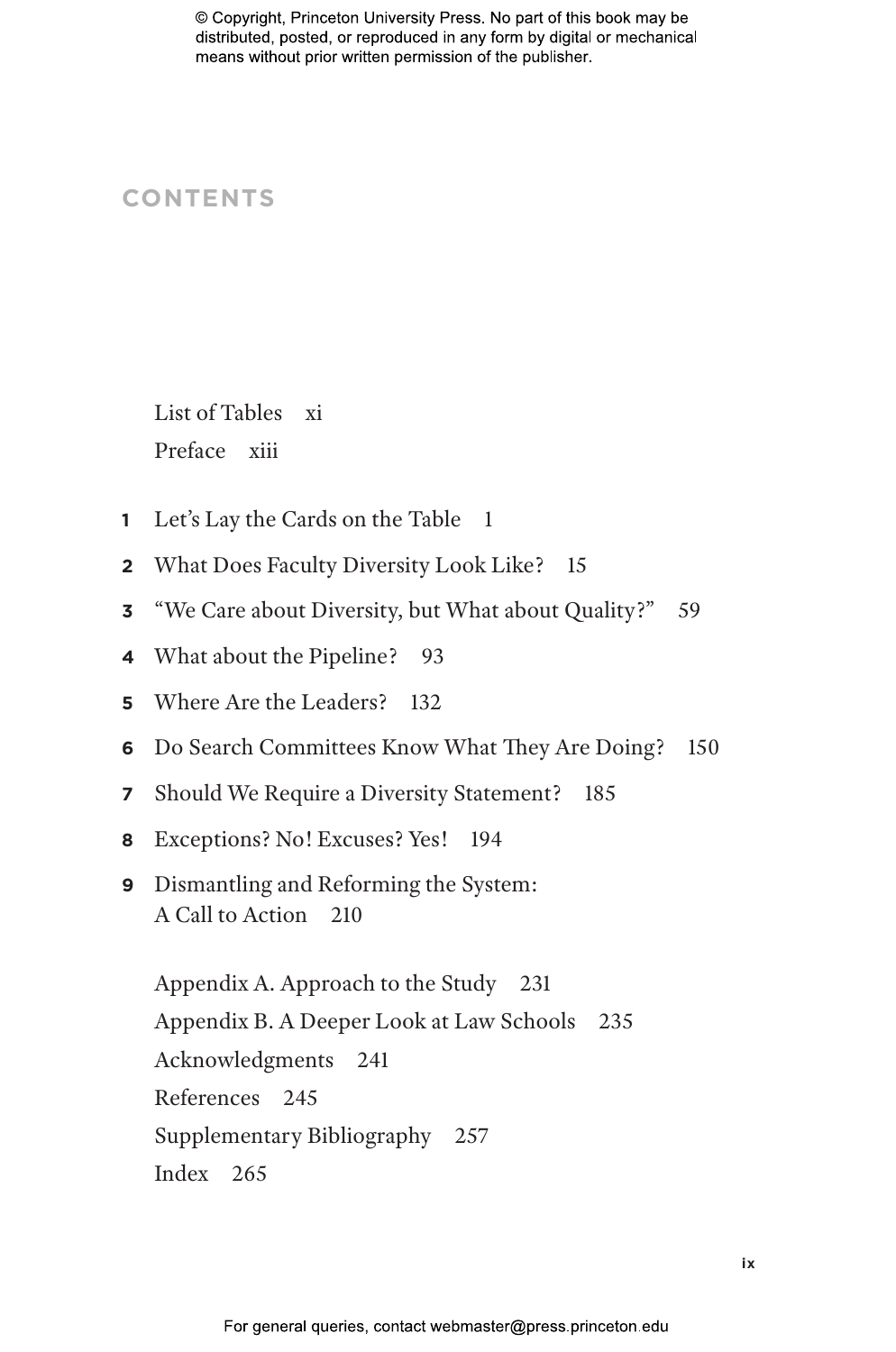# **Let's Lay the Cards on the Table**

1

A lot of these myths that are out there—"Oh, we don't have the pipeline," or "We can't get them to move to our town," or "The research areas don't match up with what we are looking for"—all of these myths are just created to sustain the situation that we have. The key is to recognize that falling back on all of these old myths is a barrier to making progress. —AAU UNIVERSITY PROVOST

Colleges and universities in the United States are admired around the world for their research, innovation, and academic excellence. In recent years, many institutions of higher education have even been lauded for their increased diversity in enrollment at the undergraduate level. To the dismay of some who believe diversity waters down institutional quality and academic excellence, between 1975 and 2016, the population of college undergraduates changed significantly, with increases across most racial and ethnic groups. Hispanic student enrollment has increased from 4% to 18%, Black student enrollment from 10% to 14%, Asian American and Pacific Islander enrollment from 2% to 7%, and Native American enrollment from 0.7% to 0.8% (National Center for Educational Statistics, 2019). At some of the nation's most selective institutions, the percentage of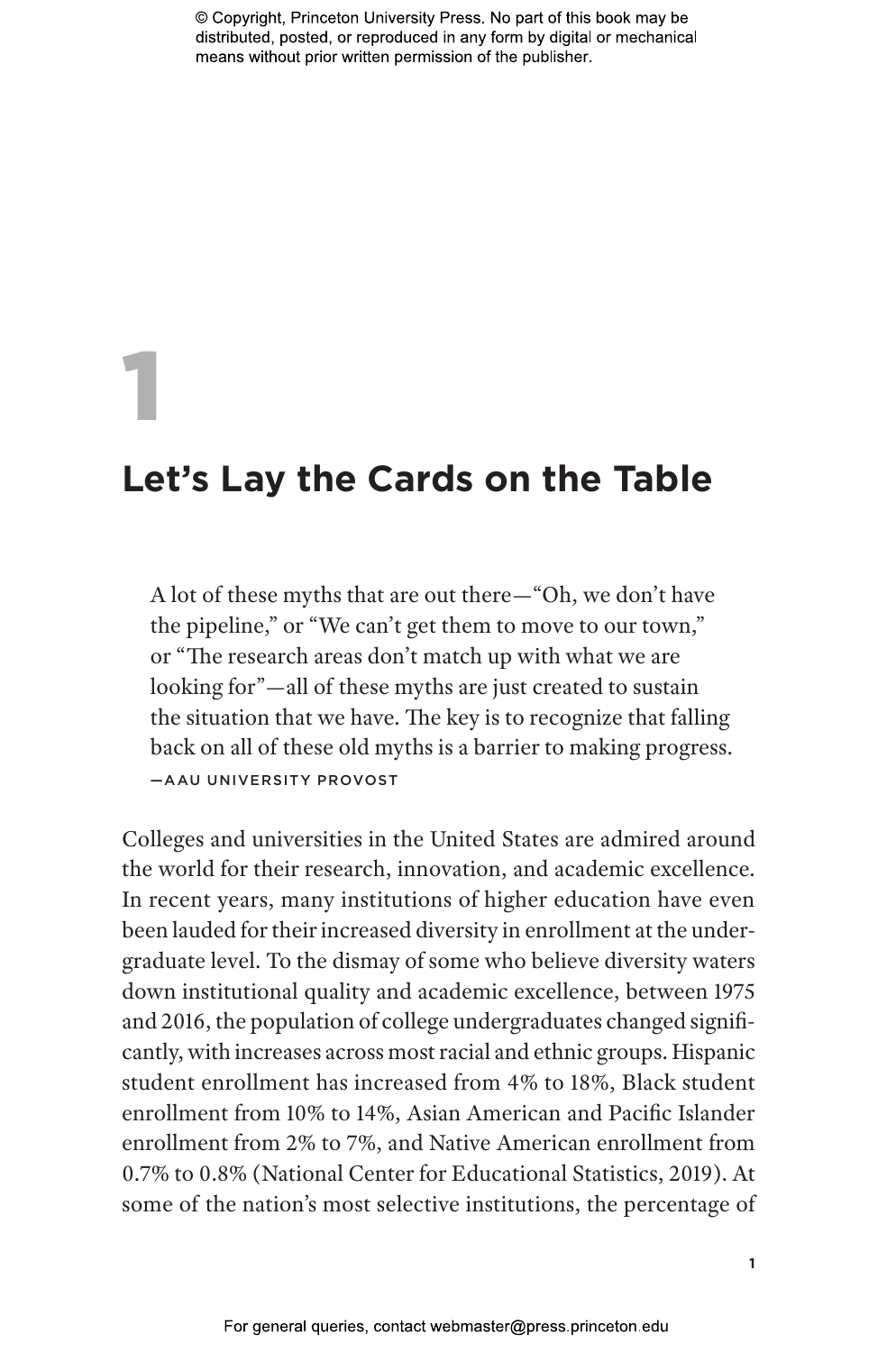#### **2** CHAPTER 1

undergraduate students of color has increased substantially, and high standards of quality have remained intact. For example, as I am writing this book, Columbia University, New York University, and Stanford University have student bodies that consist of 66% students of color. Even more impressive, UCLA and UC-Berkeley boast undergraduate populations that consist of 73% students of color. And in the middle of the country, both Northwestern University and the University of Chicago have student bodies consisting of nearly 55% students of color.<sup>1</sup> Racial and ethnic diversification has advanced in undergraduate student populations across the country and even at the nation's most prestigious institutions.

Yet these colleges and universities—which boldly proclaim a dedication to overall diversity and excellence in their public statements, strategic plans, and on their websites—fail at achieving diversity (and thus excellence) among their faculty. Of all full-time, tenure-track, and tenured faculty in degree-granting postsecondary institutions in 2017, 41% were White men; 35% were White women; 6% were Asian/Pacific Islander men; 5% were Asian/Pacific Islander women; and 3% each were Black men, Black women, Hispanic men, and Hispanic women. Those who were American Indian/Alaska Native and those who were of two or more races each made up 1% or less of full-time faculty (National Center for Educational Statistics, 2019).

At the same time that colleges and universities are criticized by some for sacrificing excellence for the sake of diversity across various aspects of their institutions, in reality they are not aggressively pursuing racial and ethnic diversity among their faculty, nor are these ideas at the core of their definitions or understandings of excellence. Yes, colleges and universities call for "inclusive excellence," but typically this phrase is in place to assure critics that the only way that

1. Of note, the majority of the students of color at all of these research universities are from middle- and upper-income families. Pell Grant–eligible student percentages range from 13% to 21%. Forty percent of undergraduate students receive Pell Grants overall. For comparison's sake, at Historically Black Colleges and Universities, 71% of students are Pell Grant eligible. Student body information for research universities mentioned was drawn from institutional websites.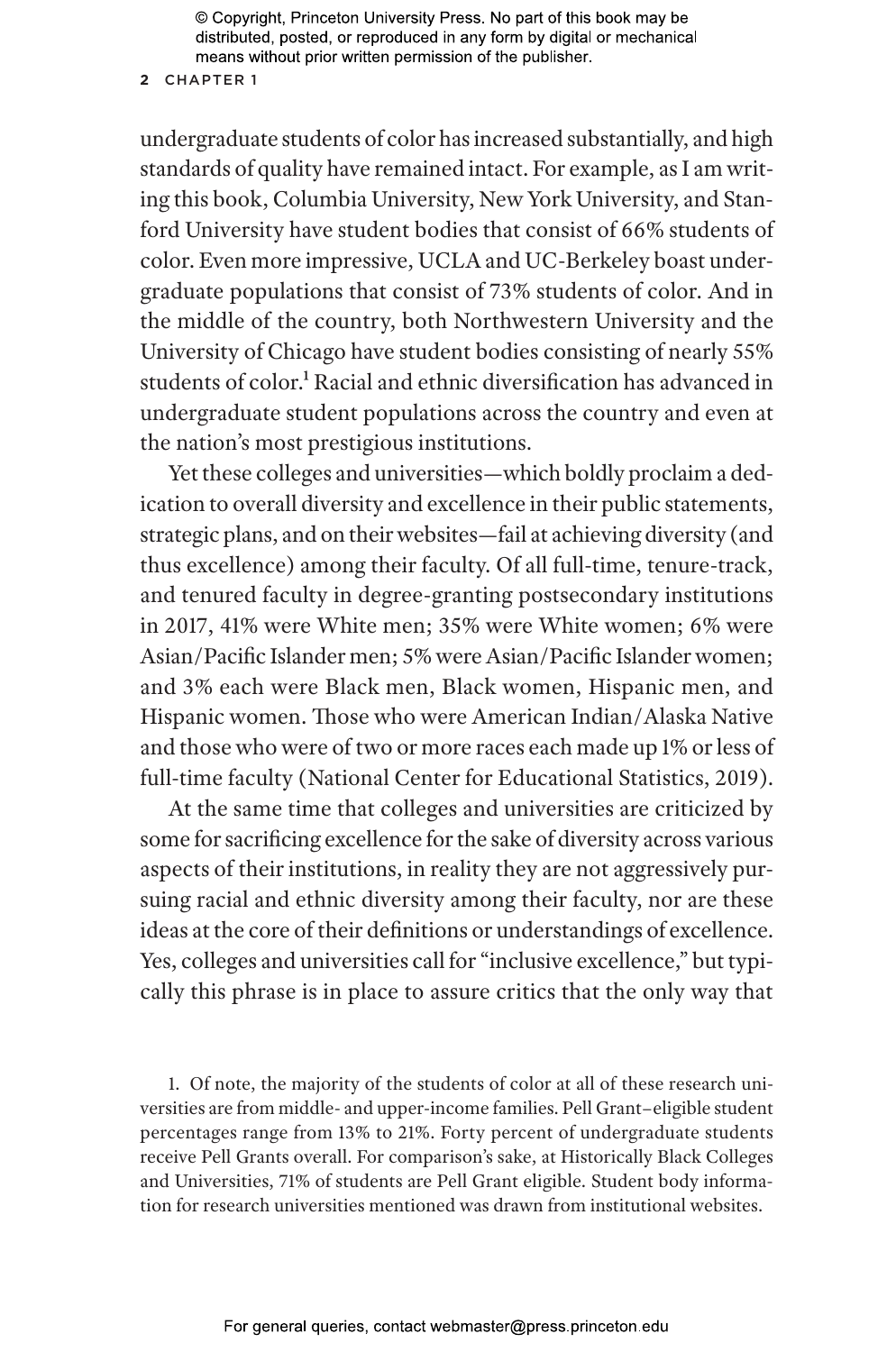Let's Lay the Cards on the Table  **3**

diversity will be pursued is if that diversity adheres to the criteria and pedigree deemed acceptable by those in power, namely Whites.

Colleges and universities—as well as their faculty—that purport to be the best in the world, that brag about their *U.S. News and World Report* rankings, and that hold fast to the belief that they truly want racial and ethnic diversity across all aspects of the academy must follow through on their promises. To date, they have not been genuine in terms of diversifying the faculty and eliminating the idea that Whiteness means excellence. Individuals from all racial and ethnic backgrounds are essential to creating knowledge and should have the opportunity to do so in an environment that appreciates, affirms, and supports them.

What would happen if the very definition of excellence were broadened to be more inclusive? What if universities reconceived their notions of academic excellence to have meaning only if racial and ethnic diversity are centered in these definitions? What would happen if faculties used the power that is linked to their shared governance voice—their contributions to university decision making—to foster justice and equity with regard to their ranks? What would result if faculties realized that diversifying their ranks is their responsibility and that not doing so is evidence that they don't support and are intellectually lazy about issues of equity? And how would the academy change if faculties realized, acknowledged, and grappled with the role that they play in upholding systemic racism in the academy, and especially within the faculty hiring process? These questions and more are at the center of my evidence and arguments in this book, and I aim to convince readers that faculties have the power to change this system that privileges Whiteness and rewards measures of excellence rooted in systemic racism.

Let me share a story to get to the heart of my argument. A professor asked me the following question:

Architects are in the business of producing buildings. Plausibly, what's most important is that we have the best producers of buildings, not that the producers be diverse. Plausibly, professors are in the business of producing knowledge. Why not care about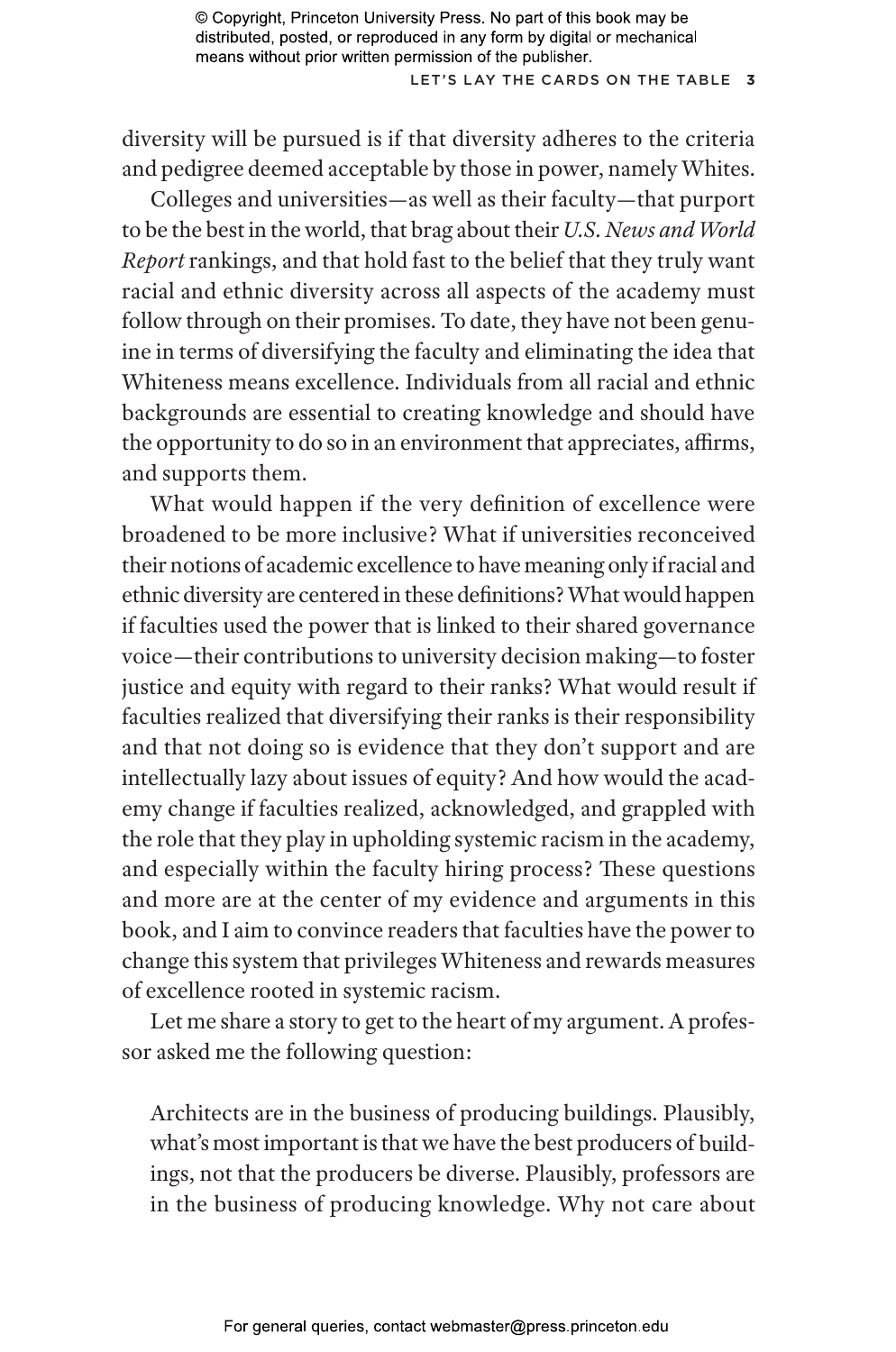**4** CHAPTER 1

having the best producers of knowledge, and if they happen to be White, so be it?<sup>2</sup>

I responded by saying, "I would argue that we won't know our potential for producing the best buildings, the most beautiful and impressive buildings, unless we are inclusive about who has the opportunity to produces these buildings. If we are more inclusive, we may even expand our definitions and understandings of 'the best,' the most beautiful, and impressive buildings. Likewise, I would argue that we don't truly know who the best producers of knowledge are if we aren't inclusive about who has the opportunity to produce knowledge. If we are more inclusive, we may even expand our definitions of 'the best' in terms of the production of knowledge"3

## **The Origin of an Idea**

While I was on stage at the *New York Times* Higher Education Forum in 2016, the MacArthur Fellow and award-winning journalist Nikole Hannah-Jones asked me a question pertaining to the lack of faculty of color at most colleges and universities, but especially at highly selective institutions. Having been a professor for fifteen years at an Ivy League university, my response was frank: "The reason we don't have more people of color among college faculty is that we do not want them. We simply don't want them." Those in the audience were surprised by my candor.

At a cocktail party after the forum, an editor from the *Hechinger Report*, Lawrie Mifflin, approached me, asking if I'd be willing to put my comments in writing for her publication. I said yes. I was tired of watching as faculty colleagues throughout the nation constantly

2. This question was asked of me by Jacob Velasquez, an assistant professor at Cosumnes River College in Sacramento, California.

3. For an interesting discussion of the lack of diversity in architecture and its impact, see James S. Russell, "Confronting Architecture's Complicity with Racism," Bloomberg CityLab (March 25, 2021), https://www.bloomberg.com/news /features/2021-03-25/envisioning-an-architecture-of-blackness-at-moma.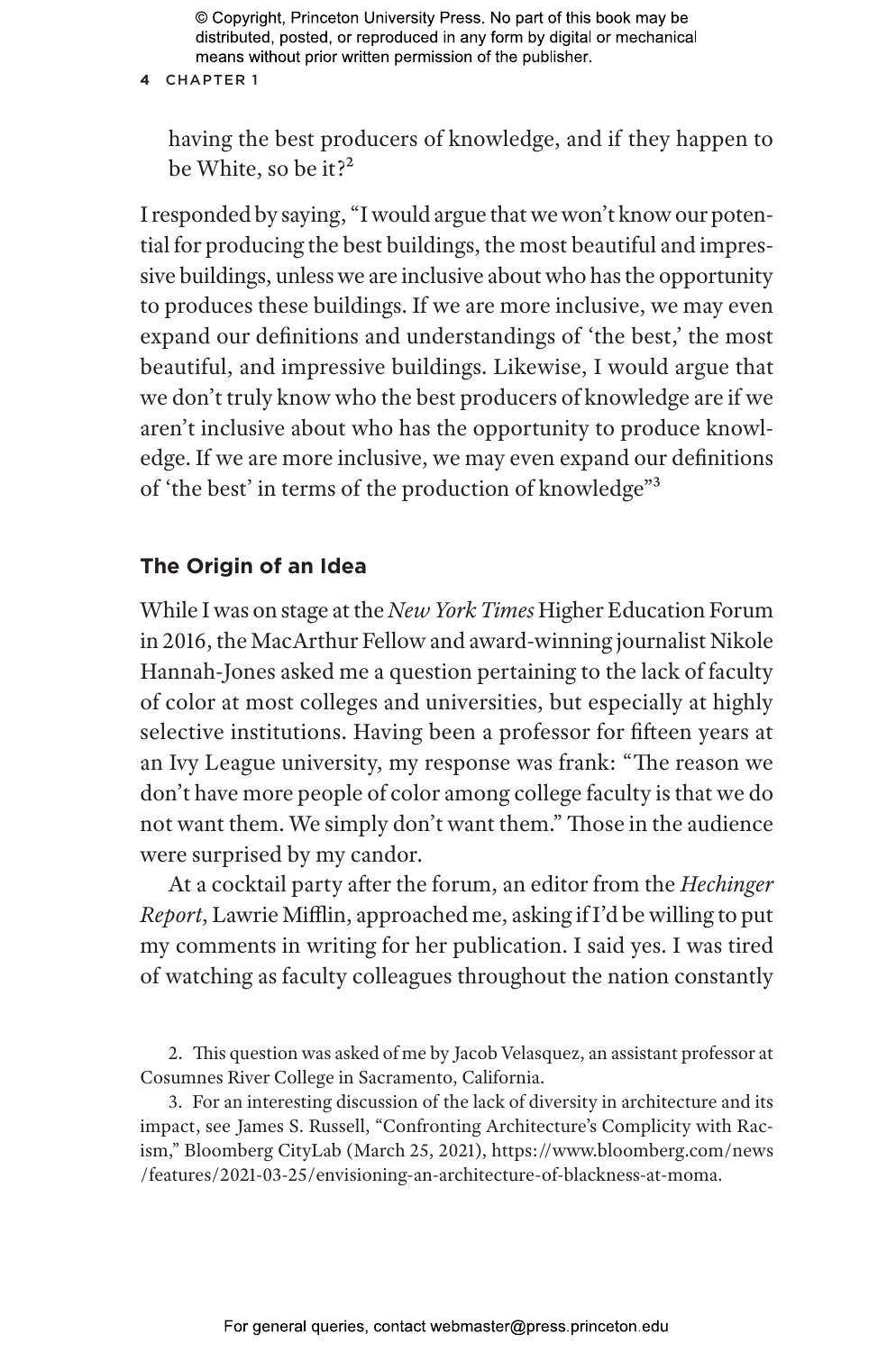Let's Lay the Cards on the Table  **5**

brought up quality issues the minute diversity was raised as a goal, feigning a commitment to diversity but doing very little to achieve it. The *Hechinger Report* essay was later picked up by the *Washington Post*. The essay that appeared in both publications provided more context for my on-stage statement, more data, and concrete solutions to the lack of faculty diversity on college campuses. I pointed to the growing diversity of various academic disciplinary pipelines without corresponding growth in the professoriate. For example, between 2006 and 2016, there was a 32% increase in the number of doctorates awarded to African Americans, and during the same period, there was a 67% increase in doctorates earned by Latinos (National Science Foundation, 2018). Yet, we aren't seeing a substantial increase in the total number of professors of color.4

I also mentioned the wide-scale use of narrow, pedigree-driven definitions of quality and merit (an ideal principle when all things are equal, however, all things are not equal within the academy nor outside of it). I discussed the exceptions that are made for White candidates on a regular basis and the failure of universities to train search committees and hold them accountable. Lastly, I commented on the lack of innovation on the part of universities to diversify their faculty despite decades of research and practical recommendations by scholars. The *Washington Post* editor titled my essay "An Ivy League Professor on Why Colleges Don't Hire More Faculty of Color: 'We don't want them,'" which created an incredible buzz around the article. The national newspaper capitalized on my status at Penn, one of the nation's most prestigious universities, a member of the Ivy League, and a place, like other Ivy League institutions, that proudly chases "the best" at both the faculty and student levels.

I received more than 7,000 messages after *The Washington Post* (2016) published my essay. Most of the messages were from people of color telling me their stories of being rejected over and over by

4. Of note, one could argue that systemic racism is not the only reason for the low percentage of faculty of color being hired (i.e., proportional increases are based on already small numbers of faculty in the first place.)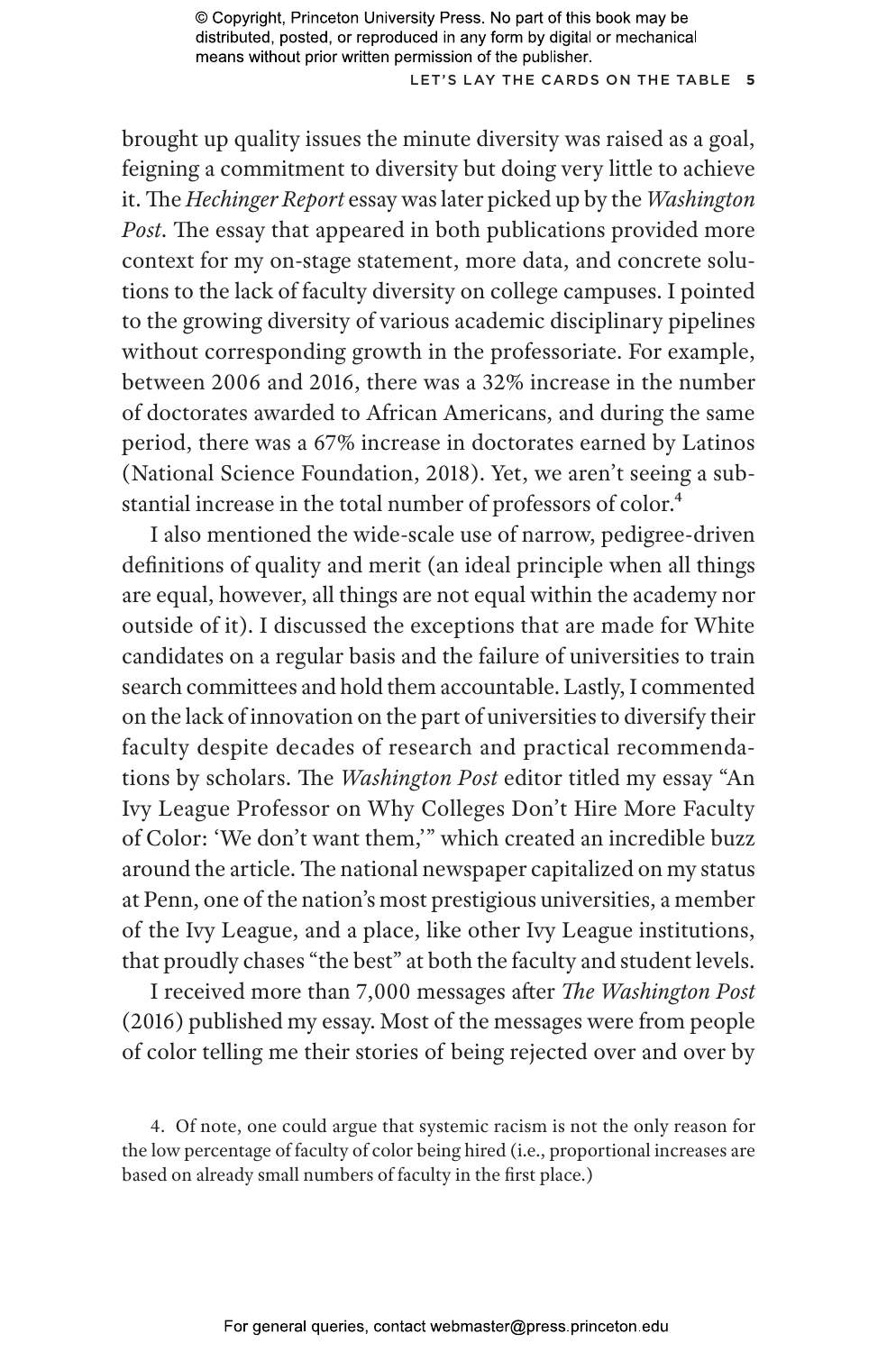#### **6** CHAPTER 1

faculty search committees; many of the stories were gut-wrenching and sad. One African American woman wrote, "despite having terrific credentials and applying for over 200 faculty positions, I have been denied for a faculty position over and over, making me wonder if pursuing a PhD was worth it. . . . I wonder if I should discourage other African Americans from doing so." A Latina wrote, "I wept when I read your essay because I have always suspected what you wrote but didn't know for sure. I am glad you revealed the truth but to hear it was hard, almost devastating." Over 100 people sent me their CVs and asked if I knew of institutions that were seriously seeking a diverse faculty, and people continue to send CVs whenever the article gets reposted on social media. An African American woman asked, "Can you introduce me to colleagues who will value me and help me grow as a professional? Can you offer advice on my resume?" Others wrote about the many times they were "told privately that [they] didn't fit in by a member of a search committee" or that they "weren't good enough to join the faculty" at various institutions "due to their institutional pedigree." A Latino man confessed that he was told his pedigree wasn't good enough for a faculty engineering position even though he attended the flagship university in his state. "I have several published articles in top journals. What more can I do to be qualified in a field with hardly any Latino professors?" One African American man expressed with hope, "I'm actually optimistic that if people read your essay and reflect, perhaps they will change. Sometimes it takes being shamed to change your ways and to see the world from the perspectives of others." Although my comments in the *Washington Post* were not new—others had written about these issues long before me, including many people of color whom I will discuss in the pages that follow—what stood out, and what made people take notice, was my position as a White woman at an Ivy League institution. Why? First, when someone with the "appropriate" credentials and who looks like those maintaining systemic racism speaks out, people are more likely to listen and believe them. And second, many people of color took notice because they aren't used to White people in the academy being honest and speaking in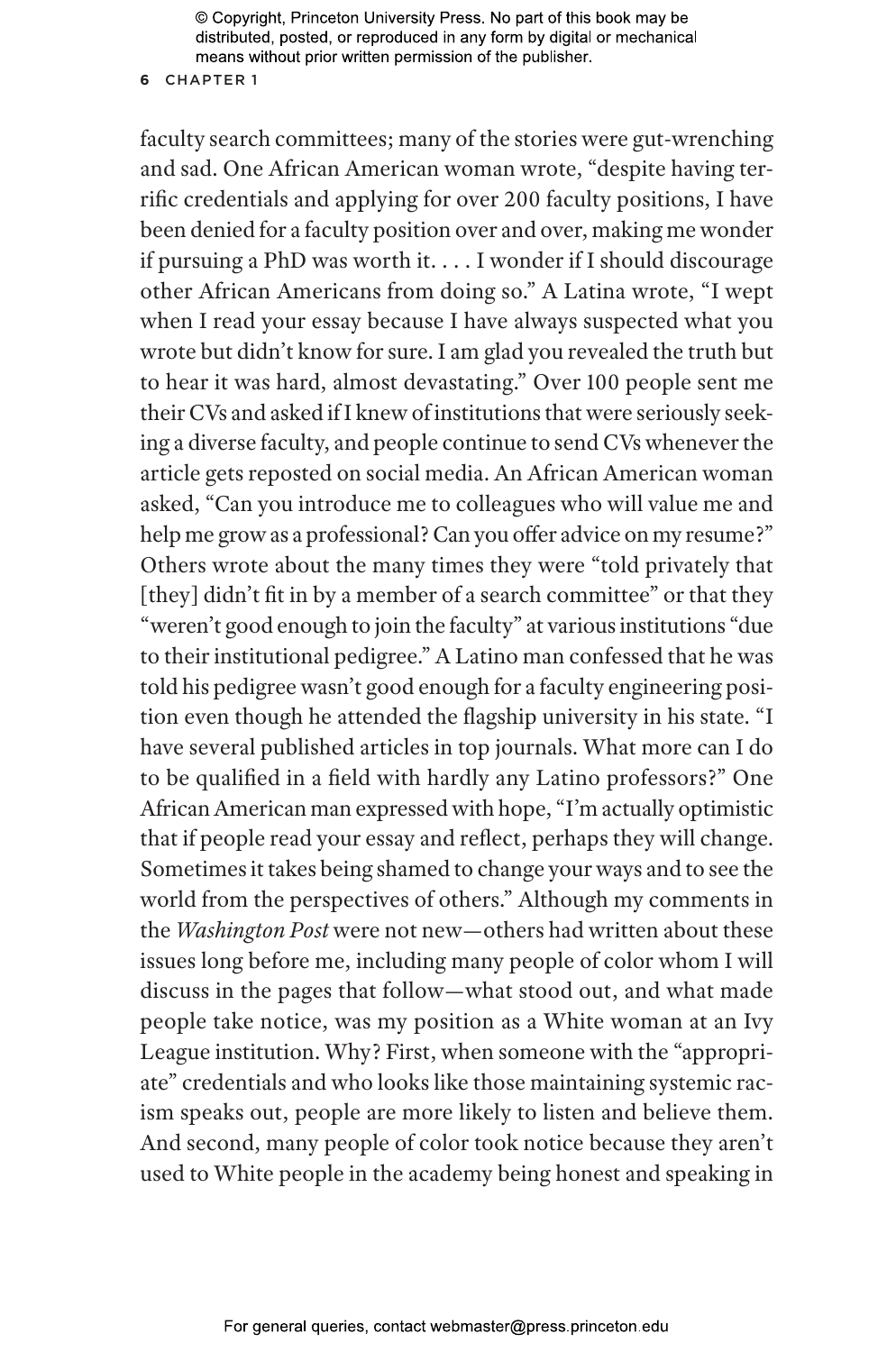Let's Lay the Cards on the Table  **7**

a forthright manner about racial inequity. How do I know? People told me.

The stories sent to me by people of color were not new to me. I have witnessed these experiences with my own students and with students throughout the nation, as I often sit on dissertation committees for students of color across various disciplines and at other universities.<sup>5</sup> Most recently, I had a mentee, a Black man, who applied for over 100 faculty positions at colleges and universities in the United States and Canada. He has a superb background, having attended some of the most prestigious institutions in France, the United States, and Canada. Despite these accomplishments, a strong dissertation, and ten first-author publications, he has not been able to secure a faculty position for the past six years. As I wrote this book, I was still sending out letters of recommendation for him.

I also received countless messages from White people telling me that they have seen or experienced most—or everything—I wrote about in the essay at their own institutions. A White man told me, "We did the same things you described in your essay to [White] women in my chemistry department for years. We questioned their qualifications to keep them out." Some White people told me about their stories of fighting for justice and becoming "unpopular or targeted" because of the fight. It is important to acknowledge that if one speaks out against racism and injustice, there are very real possibilities that there will be retaliation, marginalization, and ostracism as

5. As I was responding to suggestions from my editor at Princeton University Press, two African American women–Joy Melody Woods and Shardé Davis– started a hashtag on Twitter—#BlackintheIvory—which generated thousands of accounts of racism experienced by students, staff, and faculty within academe. As I scrolled through these tweets, I saw they were very similar in tone and experiences to the emails I received in 2016. For more information on the movement created by Woods and Davis, see Nidhi Subbaraman (2020), How #BlackInTheIvory put a spotlight on racism in academe, *Nature*, https://www.nature.com/articles/d41586 -020-01741-7; and Francie Diep (2020), "I was fed up": How #BlackInTheIvory got started, and what its founders want to see next, *Chronicle of Higher Education*, https://www.chronicle.com/article/I-Was-Fed-Up-How/248955. You can also follow the hashtag on Twitter to learn more.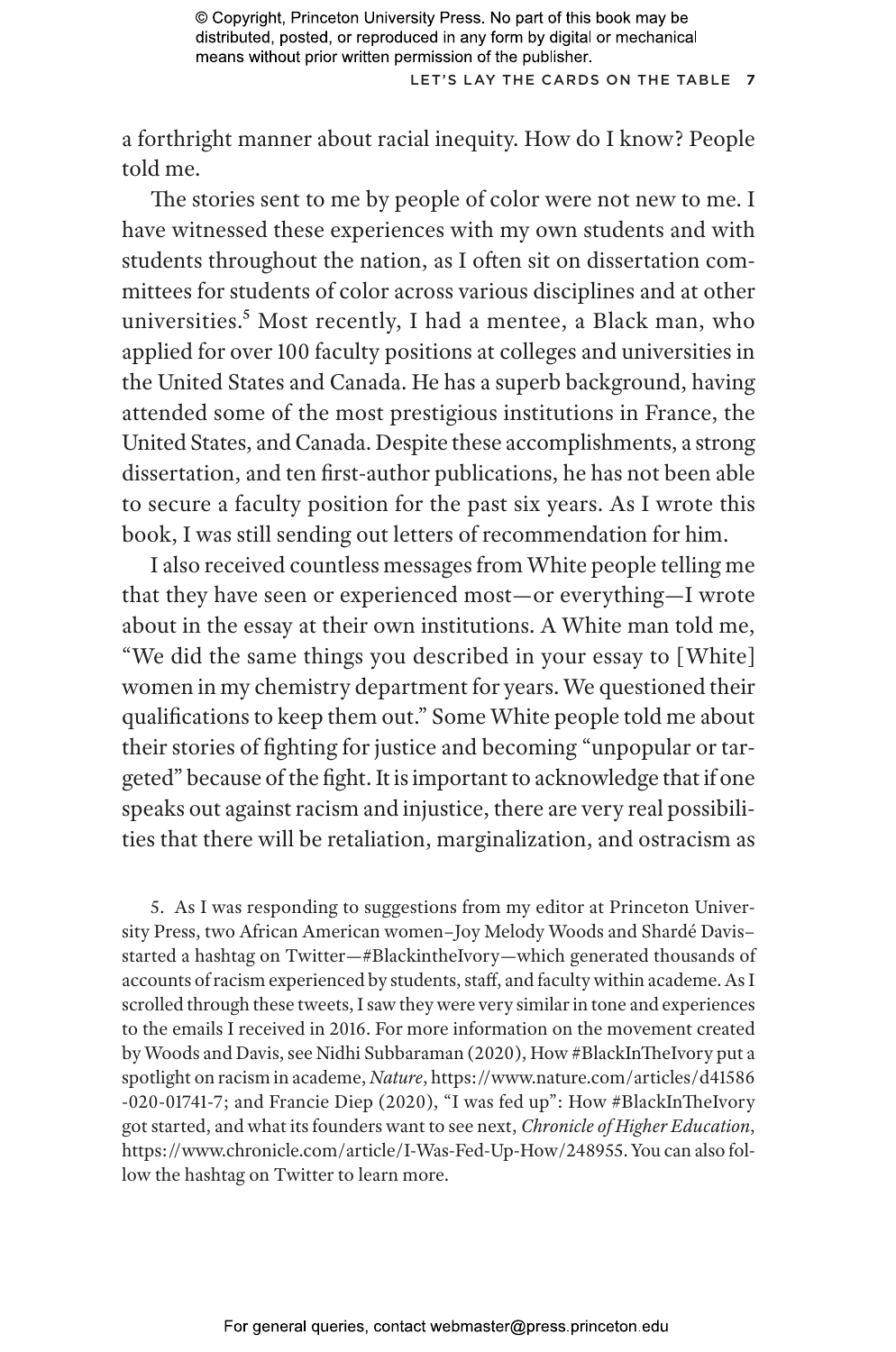**8** CHAPTER 1

a result (Duffy and Sperry, 2014; Hollis, 2015). I have experienced all of these firsthand.

Others who wrote to me divulged that they had remained silent all too often, that my essay inspired them to act, and that they were "committed to challenging their colleagues' racism even if it means being marginalized." Still others admitted that they were guilty of many of the actions I pointed out in my essay and regretted their behavior. One White man characterized himself as a "recovering racist fighting the good fight now after realizing how much fear and hatred I had about the changing landscape of higher education." These faculty members had seen substantial change over the course of their careers in the curriculum, and often in the student body, due to protests, sit-ins, and efforts—large and small—to make campuses more inclusive (Andrews and Biggs, 2006; Morgan and Davies, 2012; Polletta, 1998; Turner, González, and Wood, 2008; Williamson-Lott, 2018). Many of them had been supportive of these efforts but admitted to being quiet and complacent when it came to diversifying their own ranks and breaking down the systems that perpetuate sameness in the professoriate.

I also received many messages that attempted to justify racism and hate. The most interesting observation from a review of all the messages received (over 7,000) was that although I wrote the essay about faculty of color more generally, the negative and hateful comments were entirely about African Americans. Let me provide an example from one of the many emails that illustrates my point. According to a White man and professor at an Ivy League university, "Too often the Black professorial caucuses are militant agitators. At [my institution] they've just about wrecked the place. They've gotten the Black students so fired up they (the students) are demanding separate lodging, separate dining halls, and separate student centers. They have also forced colleges to institute extreme curtailments on freedom of speech and thought. It is ironic that at [my institution], the militants who hate the place so much will leave school with no student loan debt in accordance with the school's financial aid policy. There's gratitude for you. Integration on the college campus is just not working I'm sorry to say. I wish it would. But facts are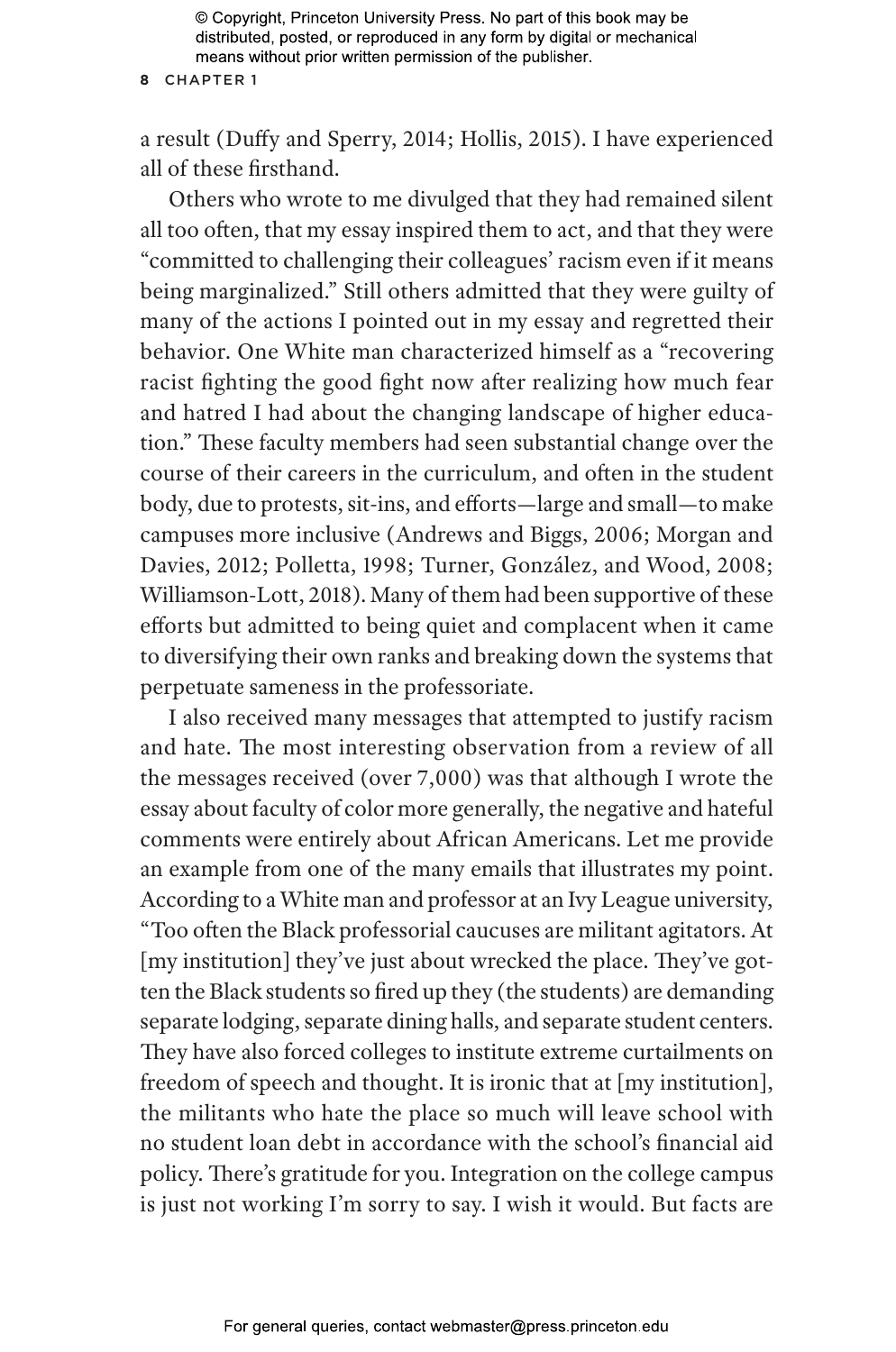facts." The mere presence of African Americans makes this White man uncomfortable. He is just one of many individuals who wrote similar comments to me and is also representative of the systemic behavior that scholars have pointed to for decades—behavior that serves as a roadblock to equity, inclusivity, and justice in the professoriate (Matthew, 2016a, 2016b; Posselt, 2016; Smith, 2015; Turner, González, and Wood, 2008).

## **Consulting an Expert**

Daryl Smith, professor emeritus at the Claremont Graduate School, has inspired me for decades—since I was a PhD student at Indiana University. I read of her work in many of my classes. Given that she has written extensively on issues of faculty diversity, I wanted to interview her for this book—to bolster the overall context. I'm glad that I engaged her for numerous reasons, as her voice adds substantially to the book; I have drawn upon her knowledge throughout when appropriate. I was particularly interested in her perspective on why universities and faculty, more specifically, don't move in meaningful ways on issues of diversity in hiring, as that has been my experience. Smith is forthright, and when I asked her this question, she noted that she disagreed with my notion about the lack of faculty diversity—that "We don't want them." In fact, she thinks institutions want to bring in more diversity, but "they don't want to do what it takes to get it done." I think she and I actually agree. If you truly want something, you work to make it happen; if you don't put in the work to diversify the faculty, you really don't want to diversify the faculty.

Smith told me a story that she uses to help people understand the reasons why these kinds of changes don't happen or are slow to happen. She relayed, "I tell this little story. It puts a context [in place] for institutional change. And the context is my own humility about the fact that I could teach a doctoral seminar on adult development in which I could demonstrate why exercise is critical to healthy aging all the research [says so], I know it, I believe it—but at four o'clock in the afternoon, I can't get myself up to go exercise. And I say, if I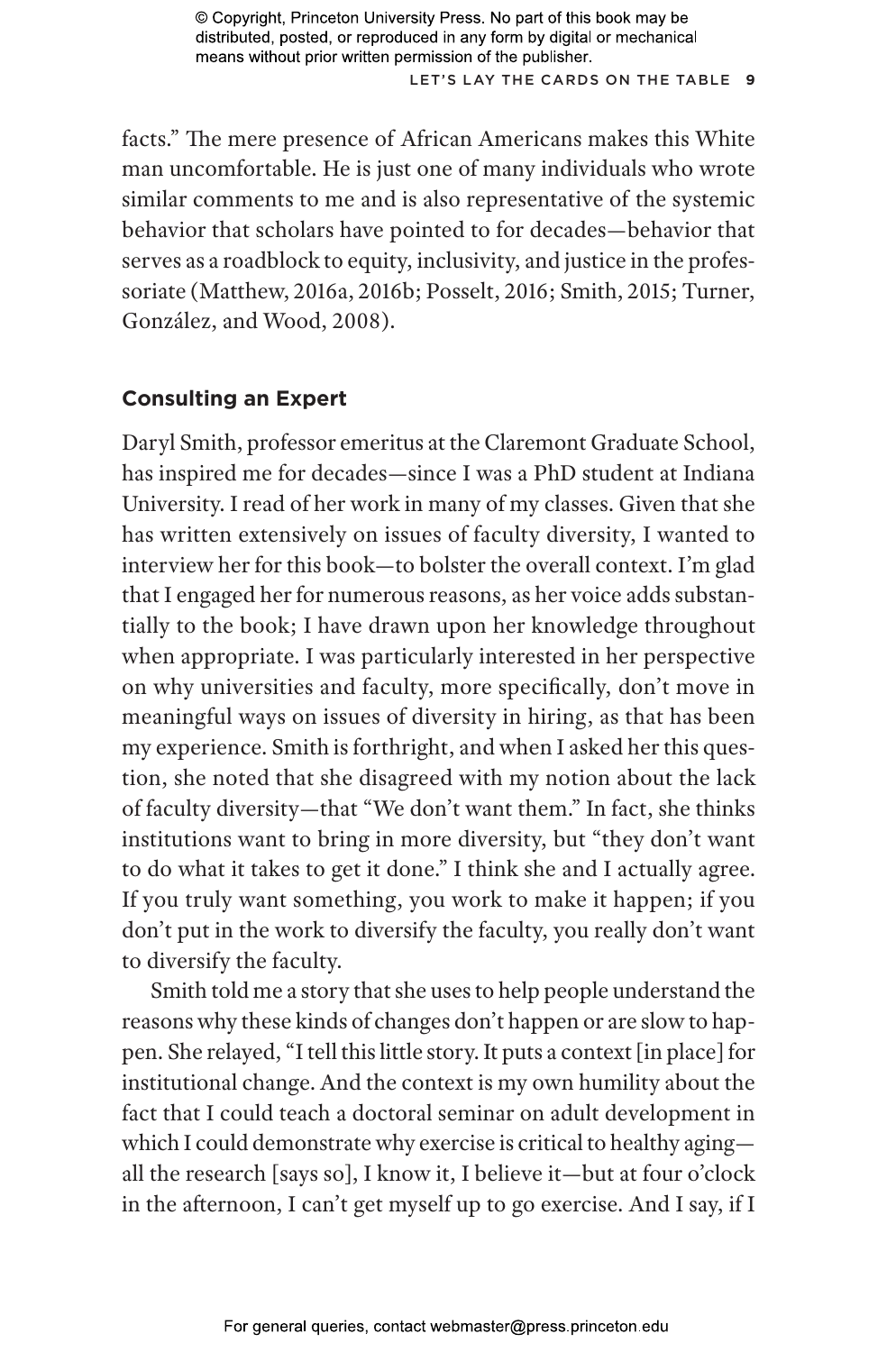#### **10** CHAPTER 1

can't get myself to do what I absolutely know is essential, why do I think institutional change will be simple?"

She continued, explaining to me that she purposefully used technology as an example in her book on faculty diversity—*Diversity's Promise for Higher Education*, because it provides an instance of how institutional change happened in a fairly rapid manner. According to Smith, "we understood technology was an imperative. We didn't care that some faculty members stood up and said libraries would close and books would go away. And you know, they stood up. We all sat there, waited [un]til they finished their tirade and sat down." However, she explained, "With diversity, that's not what we do. Two people stand up and say something, and we stop." The language around diversity in faculty hiring has been framed around social justice, affirmative action, and a variety of other ways, but Smith thinks that it has to be framed around the idea that "diversity is imperative for your [institutional] mission" and explains that diversity is increasingly becoming an "imperative for excellence in almost every industry" (Chang, Milem, and Antonio, 2005; Sensoy and DiAngelo, 2017; Smith, Turner, et al., 2004; Turner, González, and Wood, 2008). I build on Smith's ideas and assert that racial and ethnic equity, in particular, need to be centered in our definitions of academic excellence or we are in no way excellent.

Over many years, what I have found consistent across institutions that I visited and, more recently, across people I talked with for this book is that the need to connect excellence to diversity is essential for leaders. Why? Because racism engenders immediate questions around quality the very moment that diversity is put forward as a goal. However, this idea of "excellence" is different from what Daryl Smith is talking about above. She thinks that in order to achieve excellence as an organization, diversity must exist, and she works hard to demonstrate, using data, how important diversity is in the life of an organization and its ability to grow, thrive, and innovate (Page, 2019). When "excellence" is mentioned in faculty hiring discussions (or student admissions, for that matter), it is raised when people fear that diversity will lead to the erosion of quality. They often do not see how important and essential diversity is to achieving excellence in an organization. They attach excellence to diversity as a way to quell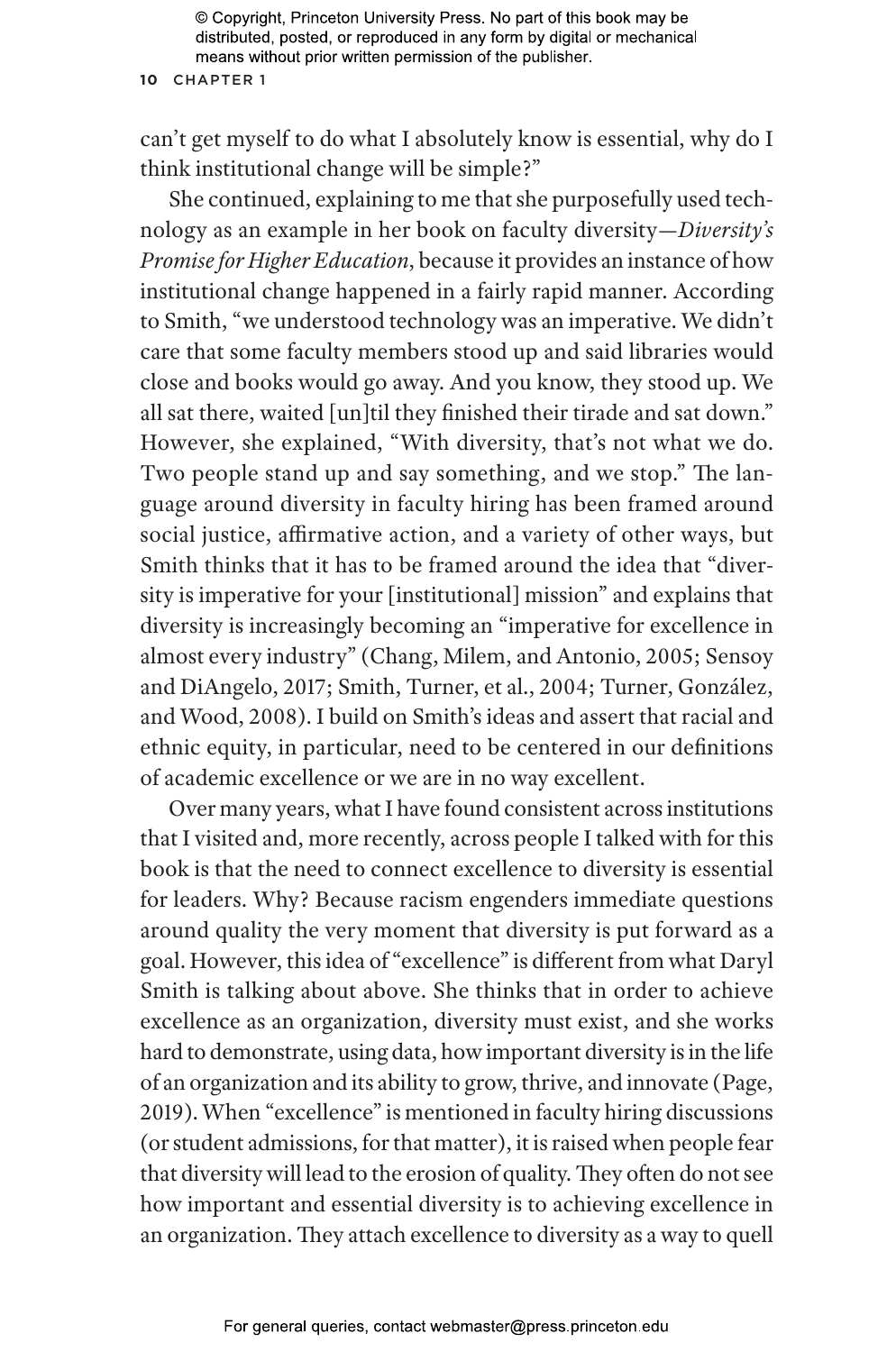Let's Lay the Cards on the Table  **11**

the fears of those who harbor racist notions around the inclusion of those from underrepresented racial and ethnic groups. Instead, I believe they should expand the definition of excellence to include greater racial and ethnic diversity and a commitment to equity.

In this book, I argue that our definitions of excellence are flawed and that excellence in higher education can only exist when diversity is present. There cannot and should not be a trade-off—meaning that we forgo diversity for excellence. This kind of trade-off is rendered impossible as excellence within our faculty candidate pools, departments, colleges, schools, and universities cannot exist without diversity—both broadly defined and with racial and ethnic diversity firmly at the center. To have the best scholars and the best ideas, and to achieve the excellence that we so greatly desire, we must have the voices, perspectives, and presence of a highly diverse group of individuals. It is the role of faculty to safeguard the excellence of institutions of higher education, and thus we cannot forgo our responsibilities and act in intellectually lazy ways around issues of equity and systemic racism.

## **Past Research on Faculty Recruitment**

There have been very few books written about the faculty hiring process despite its importance. Caroline Sotello Turner and Samuel Meyers (1999) published *Faculty of Color in Academe: Bittersweet Success*, which chronicles the experiences of faculty of color and covers discrimination issues in the faculty hiring process. Turner followed up this book with *Diversifying the Faculty: A Guidebook for Search Committees* (2002), which is a very helpful step-by-step guidebook for search committees but does not pull from national data or interviews or tackle the issues that make faculty hiring so thorny. These books are twenty years old at this point. Additionally, JoAnn Moody wrote a handbook in 2004 (updated in 2012), similar to Turner's, that includes some attention to faculty recruitment, but the majority of the book is focused on retention and mentoring.<sup>6</sup>

6. There are additional books that provide practical skills around various aspects of faculty hiring. These include: Jeffrey Buller (2017), *Best Practices for*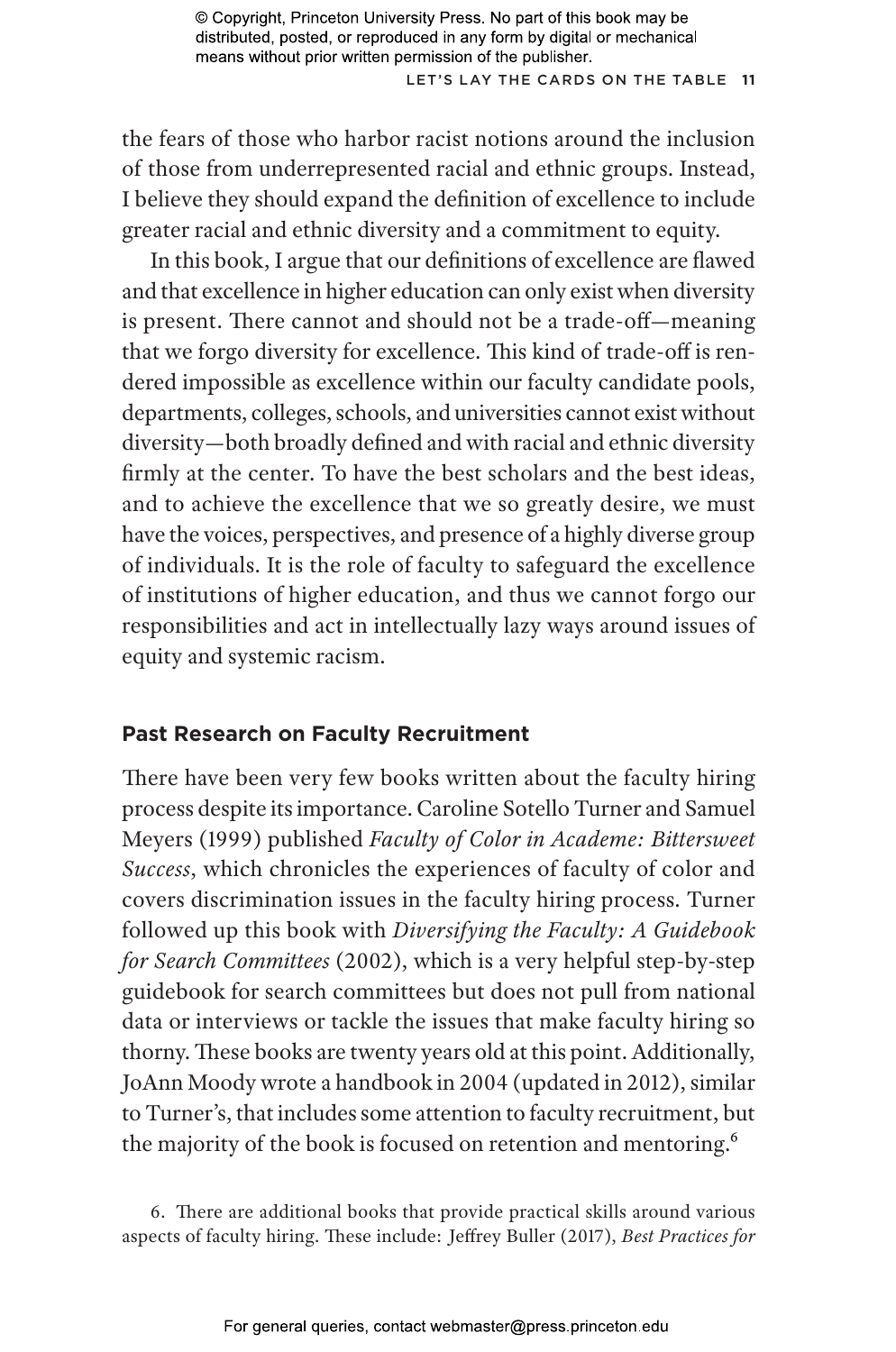#### **12** CHAPTER 1

Gabriella Muhs, Yolanda Niemann, Carmen González, and Angela Harris covered the same kinds of incidents as Turner and Meyers in their book *Presumed Incompetent: The Intersections of Race and Class for Women in Academia* (2012). Likewise, Patricia Matthew chronicled first-person narratives of discrimination experienced by faculty in her edited book *Written/Unwritten: Diversity and the Hidden Truths of Tenure* (2016b). Although Matthew's collection of essays focuses on tenure, it follows various individuals of color from the faculty hiring process through tenure, detailing their experiences. And as mentioned, Daryl Smith's book, updated in 2020, *Diversity's Promise for Higher Education* uses extensive data and explores issues of faculty diversity and implicit bias within the larger framework of institutional diversity.

Many researchers have produced peer-reviewed work pertaining to various aspects of the faculty hiring process, examining bias, pipelines, process, gender, and race. I have drawn upon and built upon their work throughout this book. To date, however, there has not been a book that takes on the issue of systemic racism in faculty hiring on a large scale, drawing on multiple data sources and providing concrete solutions and pathways for change. That is my goal.

## **The Purpose of This Book**

In this book, I draw on wide-scale data from the National Center for Educational Statistics, the National Science Foundation's Survey of Earned Doctorates, interviews with those involved in the faculty recruiting process across American Association of Universities (AAU) institutions, and a variety of other sources. A detailed description of my research approach and data sources can be found in Appendix A. I have written this book in a conversational tone

*Faculty Search Committees: How to Review Applications and Interview Candidates*. Jossey-Bass; and Christopher Lee (2014). *Search Committees: A Comprehensive Guide to Successful Faculty, Staff, and Administrative Searchers*. Stylus Press. In addition, there are books that look at the career choices of "high-achieving minority students" and their interest or lack of interest in faculty careers (e.g. Stephen Cole and Elinor Barber (2003). *Increasing Faculty Diversity: The Occupational Choices of High-Achieving Minority Students.* Harvard University Press.)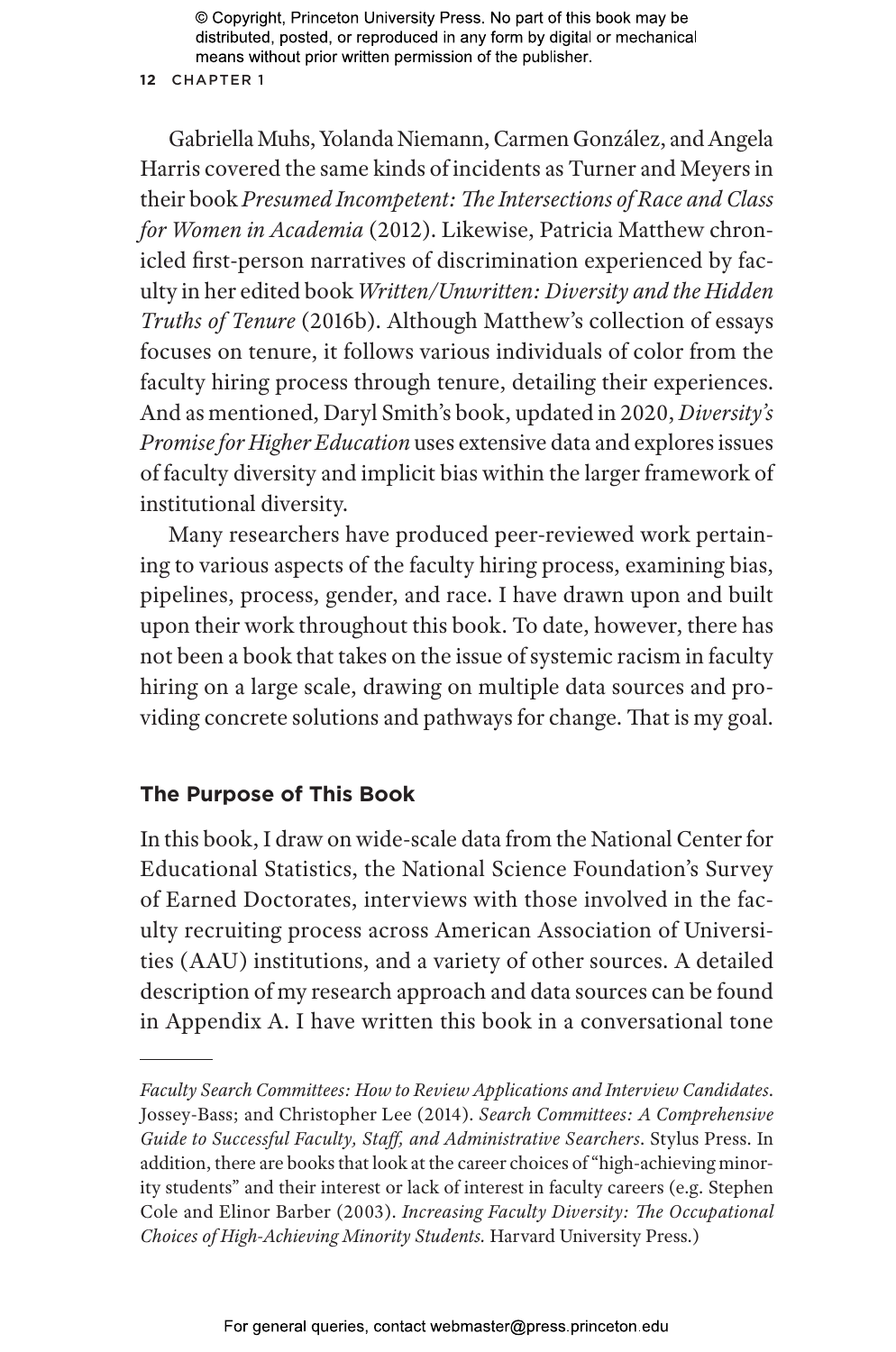Let's Lay the Cards on the Table  **13**

and in a way that is intended to appeal to a more general audience of faculty, administrators, and students across academic disciplines as well as the larger public interested in higher education.

With this book, I aim to persuade the reader of the many ways that universities—and their faculties—reinforce and perpetuate systemic racism in faculty hiring. I also hope to change behavior. I know that it will be difficult to convince some readers. However, I hope to make progress with those readers who play a role in faculty hiring, purport to believe in equity and justice for people of color, and claim to want to remove systemic racism from our institutions, yet cannot—as Daryl Smith says—get off the couch and move. I aim to convince these faculty members and administrators that regardless of their disciplines and intellectual expertise, it is their role—part of their shared governance obligations—to become educated about the ways that pedigree and Whiteness undergird systemic racism in faculty hiring. Moreover, if we know that we have problems in the pipeline, in the hiring process, and as a result of our personal biases, I aim to push faculties to stop merely acknowledging the problems but to work to concretely change the overall system that only works for a few, and not for justice. The system that, in effect, limits knowledge by limiting who produces it.

The final chapter of this book offers a series of data-driven, practical ideas and strategies for challenging ourselves and for dismantling and rebuilding faculty hiring processes. Although I do believe that bias and injustice are pervasive in the academy, I also believe that we have the ability to make substantial and deeply meaningful change if we want to, but only if we truly want to. I am an optimist in the fight for justice.

Lastly, I wrote this book with the premise that diversity is important in faculties and that equity is essential. These facts are not up for debate with me. Not only is there ample research that shows that racial and ethnic diversity is important to student learning, student interactions, and student socialization (Bayer and Rouse, 2016; Gurin et al., 2004; Springer, 2006), but there is also much evidence to show that more racial and ethnic diversity makes organizations stronger and encourages better ideas (Bayer and Rouse, 2016; Chapple and Humphrey, 2014; Gurin et al., 2004; Hafsi and Turgut, 2013;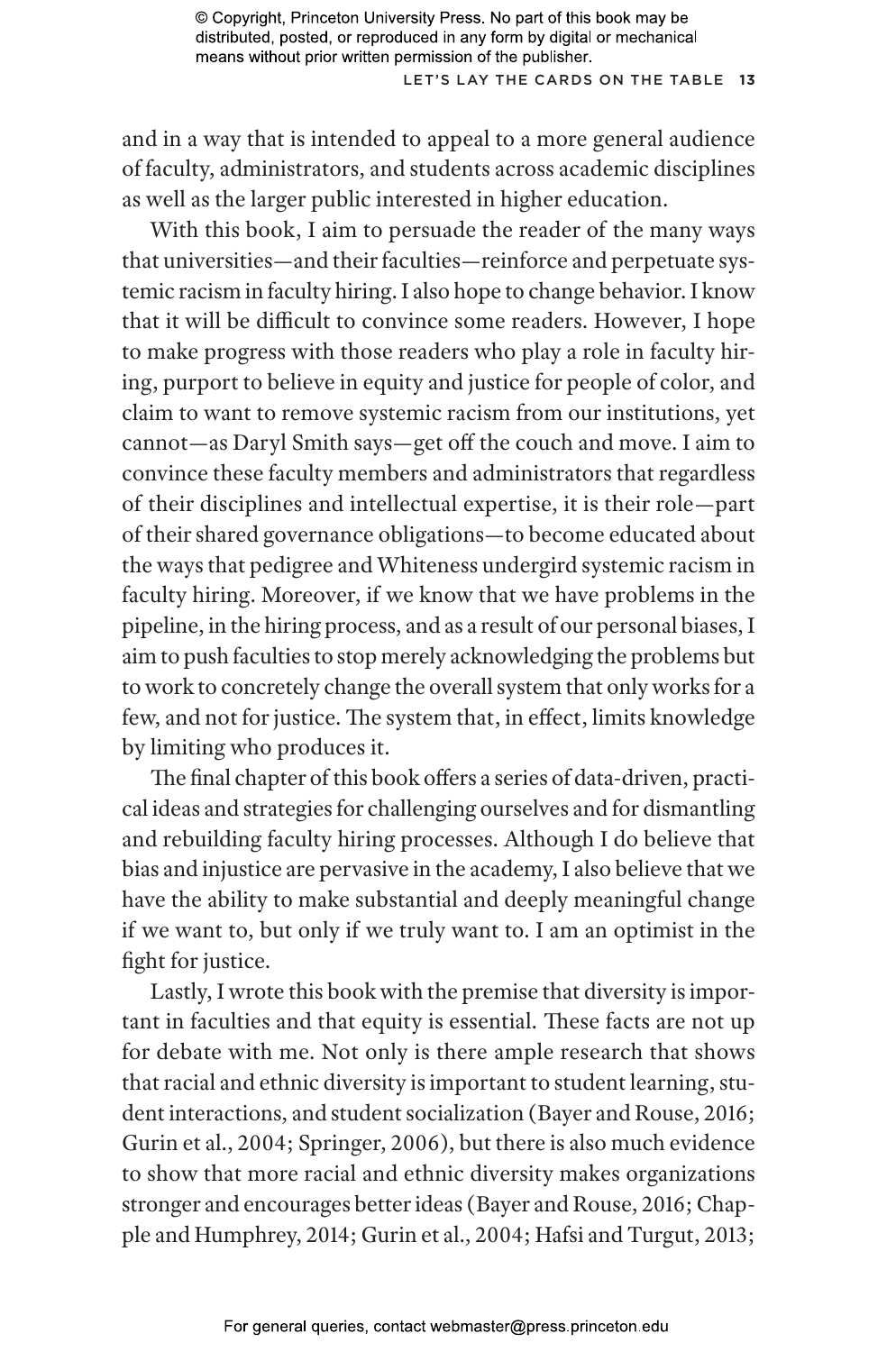#### **14** CHAPTER 1

Ifill, 2000; Ottaviano and Peri, 2006; Taylor et al., 2010). In addition, we are in the midst of a rapidly changing college student population across the nation. Let's be clear: we should have diverse faculties regardless of what our student bodies look like; however, increasing the diversity of our faculties has become an absolute necessity at this point. It has become clear over the last decade—with various protests and calls to action on the part of students—that our current faculties are not prepared to teach a diverse nation (Conrad and Gasman, 2015). We need to bring in new ideas, voices, and perspectives across various forms of diversity. In this book, I discuss racial and ethnic diversity, as those are my particular areas of expertise; however, I hope that others will build on this research and choose to explore issues of gender, religion, sexuality, ability, and political perspective in the future.

If, as a reader, you still aren't convinced that having a diverse faculty is essential, consider this example from Professor Daryl Smith:

I was [at a] hospital giving a talk, and the person who invited me was a cardiologist and she said, "There's going to be one of our doctors who's only interested in science. He's not interested in diversity. He's interested in good science." I said, "Oh good." And she said, "He's going to follow you around all day." I said, "Oh, good, because as far as I'm concerned [diversity] is about good knowledge and good research." So I used Ambien as one example. Since just last year, we discovered that women were being double dosed. The healthy dose stayed in women's systems on average much longer than in men's. So women were driving under the effects of Ambien—not good science. Why did that happen? Because nobody disaggregated the data by gender. We have also learned that there was a very common heart drug that was being given to men, except it looked like it was dangerous for Black men. [The reason that we have bad science] is that there weren't enough Black men in the clinical trials. When you frame diversity in this way, you find that people go, "Oh."

For some, it takes evidence that goes well beyond justice to embrace diversifying the professoriate.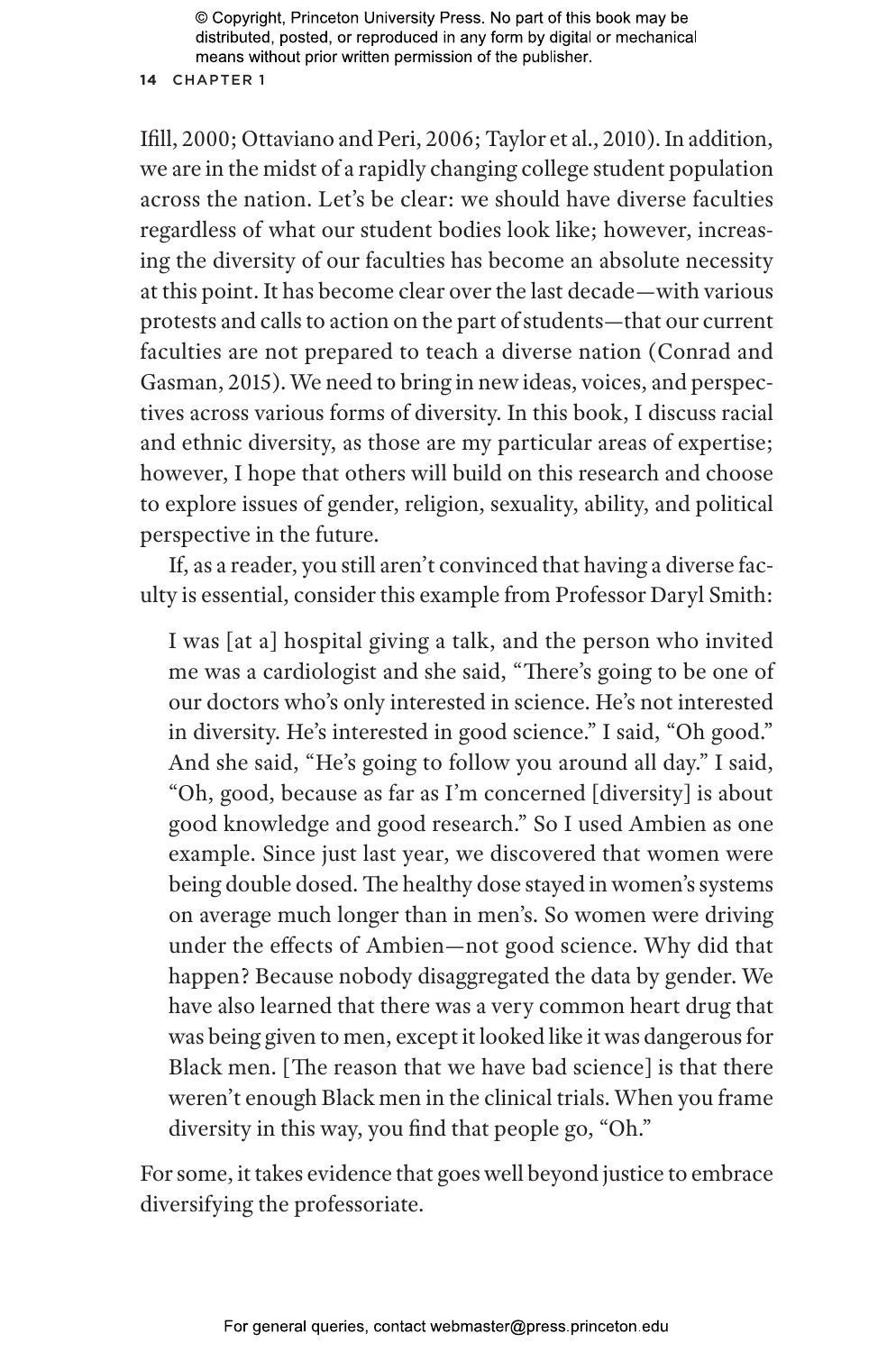## **INDEX**

academic disciplines, diversity within, 5 accountability, within leadership, 139–43, 160–61 admissions, bias within, 118–20 ADVANCE grants (NSF), 35, 42, 43, 161 affirmative action, 201–2

- African Americans: accusations to, 8–9; faculty statistics of, 20, 22, 109; female faculty statistics of, 2, 42, 43–44; historical employment experiences of, 65–71; law school statistics of, 236; male faculty statistics of, 2; merit color-blindness toward, 66–70; PhD statistics of, 5, 94, 95, 102–3, 229; salaries of, 223; student statistics of, 1; tenured faculty statistics of, 32–33
- American Association of Colleges and Universities (AAC&U), 16n3
- American Association of Universities (AAU): authority of, 17; background of, 16; diversity lack within, 18, 18n7, 18n8; key issues of, 18n7; limiting qualified candidate pools within, 125–31; member listing of, 19; mission of, 18; regions within, 21. *See also specific universities*
- American Council on Education (ACE), 16n2
- American Historical Association (AHA), 154 American Indian and Alaska Natives (AIAN): faculty statistics of, 24–25, 118; female statistics of, 42–43, 101, 108; law school statistics of, 236; PhD statistics of, 94, 110–11;
- tenured faculty statistics of, 34–35 Anderson, James D., 22, 64–71
- anthropology: African American PhD statistics within, 100, 102–3; American Indian and Alaska Natives (AIAN) PhD statistics within, 110–11; Asian American PhD statistics within, 106–7; Hispanic PhD statistics within, 104–5; Latino PhD statistics within, 101; Native Hawaiians and Pacific Islanders (NHPI) PhD statistics within, 112–13; nonresident PhD statistics within,

116–17; PhD conferrals within, 96–99; White PhD statistics within, 108, 114–15

anti-blackness, acknowledgment and confrontation of, 229–30

- Arizona State University, 125, 131, 134
- Asian Americans: faculty statistics of, 24, 109; female faculty statistics of, 2, 42, 44; law school statistics of, 236; male faculty statistics of, 2; PhD statistics of, 94, 101, 106–7; student statistics of, 1; tenured faculty statistics of, 34
- Association of American Law Schools (AALS), 154
- benchmarking, of faculty diversity, 44–45, 58 Bhalla, Needi, 200
- bias training, 167–78, 180, 218–19
- Bieniasz, Paul, 188
- Big Ten Alliance, 227
- biological and biomedical sciences: African American PhD statistics within, 102–3; American Indian and Alaska Natives (AIAN) PhD statistics within, 110–11; Asian American PhD statistics within, 101, 106–7; Hispanic PhD statistics within, 104–5; Latino PhD statistics within, 100; Native Hawaiians and Pacific Islanders (NHPI) PhD statistics within, 112–13; nonresident PhD statistics within, 116–17; PhD conferrals within, 96–99; White PhD statistics within, 108, 114–15
- Bivort, Benjamin de, 188
- #BlackintheIvory, 7n
- board of trustees, leadership role of, 135 Boston University: AAU membership of, 19;
- Asian American faculty statistics of, 34; faculty racial and ethnic diversity statistics of, 26–27; female faculty statistics of, 46–47, 52–53; tenured faculty racial and ethnic diversity statistics of, 36–37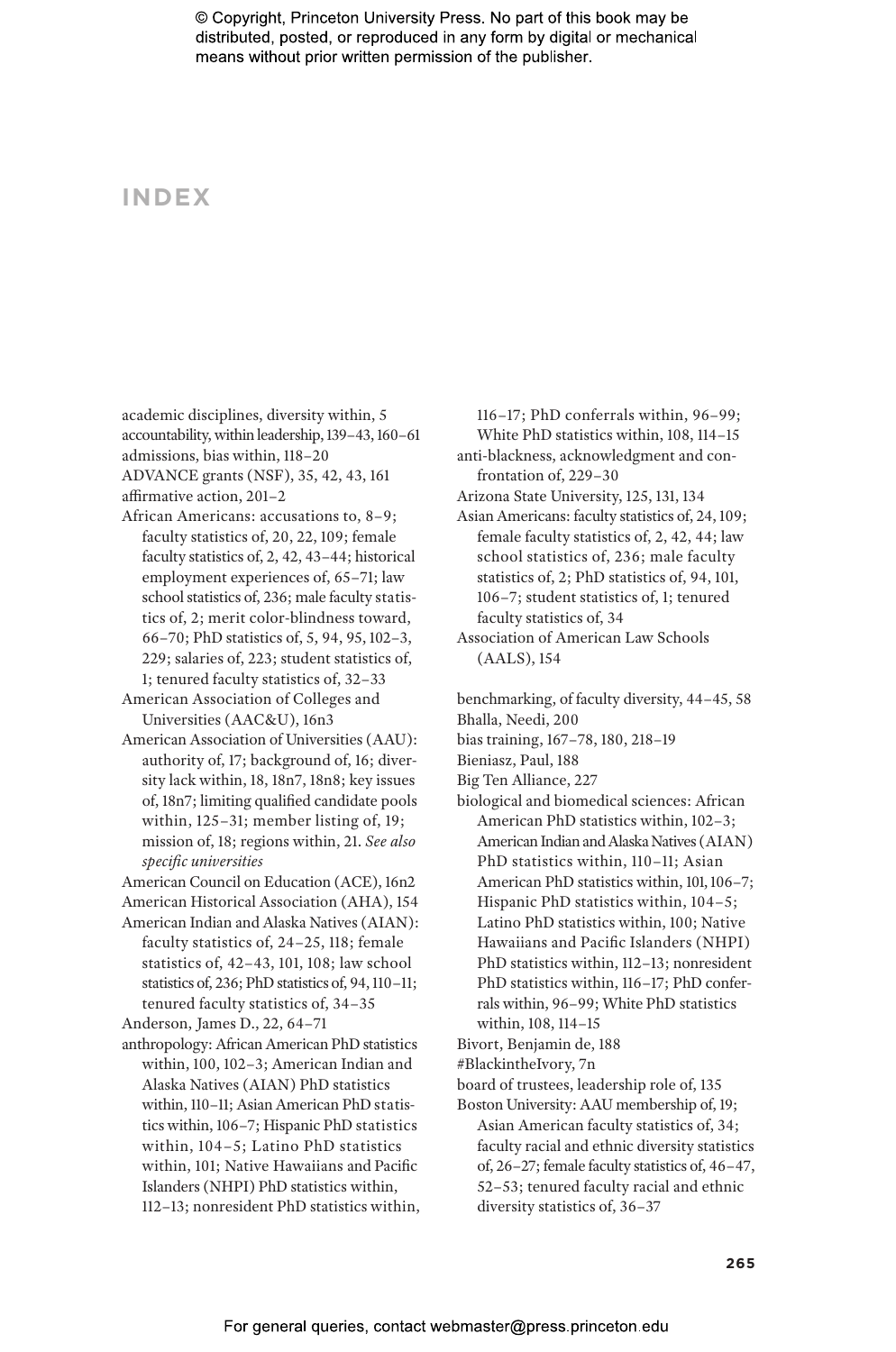**266** INDEX

#### Boudaie, Arya, 189

- Brandeis University: AAU membership of, 19; African American faculty statistics of, 22; Asian American faculty statistics of, 24, 34; faculty racial and ethnic diversity statistics of, 26–27; female faculty statistics of, 46–47, 52–53; tenured faculty racial and ethnic diversity statistics of, 36–37
- Brown University: AAU membership of, 19; African American degree holders from, 68; African American faculty statistics of, 20; faculty racial and ethnic diversity statistics of, 26–27; female faculty statistics of, 46–47, 52–53; Hispanic faculty statistics of, 23; strategic plan of, 45, 58; tenured faculty racial and ethnic diversity statistics of, 36–37

budgeting, 135

California Institute of Technology (Cal Tech): AAU membership of, 19; African American faculty statistics of, 22, 33; faculty racial and ethnic diversity statistics of, 26–27; female faculty statistics of, 46–47, 52–53; strategic plan of, 45n18; tenured faculty racial and ethnic diversity statistics of, 36–37; White faculty statistics of, 25 candidate fit, 204–5

- Carnegie Mellon University: AAU membership of, 19; African American faculty statistics of, 22, 33; faculty racial and ethnic diversity statistics of, 26–27; female faculty statistics of, 46–47, 52–53; Hispanic faculty statistics of, 33; tenured faculty racial and ethnic diversity statistics of, 36–37
- Carolina Post-Doctoral Program, 23

Case Western Reserve University: AAU membership of, 19; Asian American faculty statistics of, 24; faculty racial and ethnic diversity statistics of, 26–27; female faculty statistics of, 46–47, 52–53; Hispanic faculty statistics of, 33; tenured faculty racial and ethnic diversity statistics of, 36–37

checklists, for quality, 75

- chief diversity officers, 158–62
- Clotfelter, Charles, 80
- cluster hires, 200–202
- Columbia University: AAU membership of, 19; African American degree holders from, 68; diversity funding within, 134; diversity statistics within, 236; faculty racial and ethnic diversity statistics of, 26–27; female faculty statistics of, 46–47,

52–53; handbook from, 179; law school student statistics of, 238–39; student diversity within, 2; tenured faculty racial and ethnic diversity statistics of, 36–37 competition, 82–83, 208, 222–23

consultants, outside, 213–14

Cooker, Siobhan, 189

Cornell University: AAU membership of, 19; American Indian and Alaska Native (AIAN) faculty statistics of, 34; diversity funding within, 134; diversity statistics within, 236; faculty racial and ethnic diversity statistics of, 26–27; female faculty statistics of, 46–47, 52–53; law school student statistics of, 238–39; tenured faculty racial and ethnic diversity statistics of, 36–37

Crow, Michael, 125

- CUNY Graduate School and University Center, 131
- curriculum, diversity within, 153 CVs, pedigree link within, 76–77

Dartmouth College, 17n4

- Davis, Shardé, 7n
- Davis, William Boyd Allison, 66
- deans: accountability of, 141, 142, 143; hiring role of, 151–52, 153–54; incentivizing, 144–45; influence and strategy of, 145–47; leadership role of, 135, 138, 141–42; shared governance of, 139–40

degree attainment rates, knowledge within, 119–20

Deo, Meera, 235

- Deutsch, Monroe, 67
- disciplines, quality variances within, 71–73

*Diversifying the Faculty: A Guidebook for Search Committees* (Turner), 11

- diversity: accountability within, 139–43; benefits of, 211; communication of, 212; of curriculum, 153; data sharing regarding, 220–21; excellence and, 10–11, 91–92; funding for, 134; geographical excuses for, 205–9; importance of, 10; incentivizing, 144–45; within job descriptions, 163–67
- diversity representative, 158–62
- *Diversity's Promise for Higher Education* (Smith), 10
- diversity statements, 185–93, 227
- Duckworth, Angela, 178
- Duke University: AAU membership of, 19; diversity statistics within, 236; faculty racial and ethnic diversity statistics of, 26–27; female faculty statistics of, 46–47,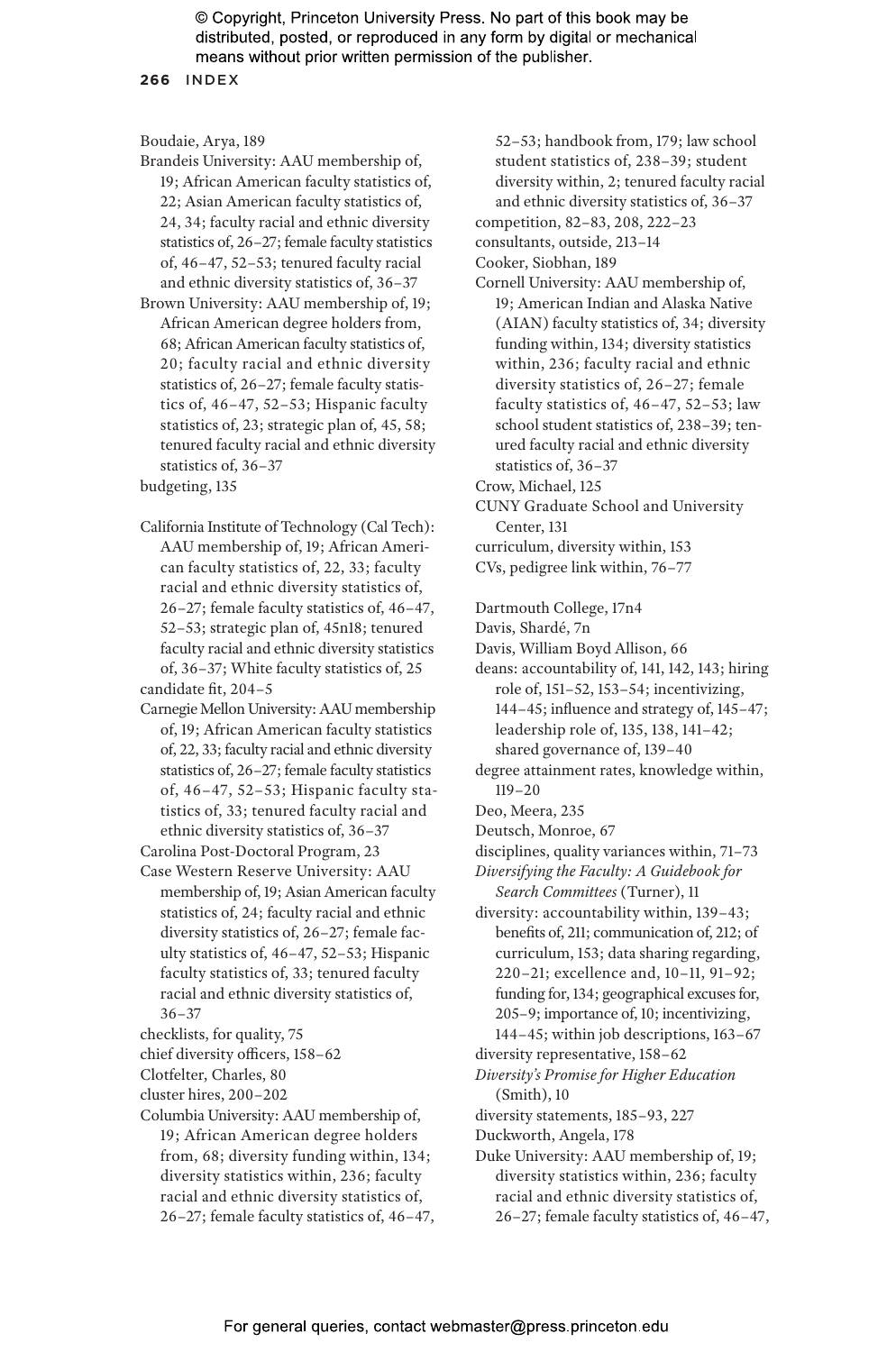#### INDEX **267**

52–53; law school student statistics of, 238–39; tenured faculty racial and ethnic diversity statistics of, 36–37; White faculty statistics of, 25

Eberhardt, Jennifer, 168

economics: African American PhD statistics within, 95, 100, 102–3; American Indian and Alaska Natives (AIAN) PhD statistics within, 110–11; Asian American PhD statistics within, 106–7; Hispanic PhD statistics within, 104–5; Latino PhD statistics within, 101; Native Hawaiians and Pacific Islanders (NHPI) PhD statistics within, 112–13; nonresident PhD statistics within, 116–17; nonresidents within, 108; PhD conferrals within, 96–99; White PhD statistics within, 108, 114–15

ELI, 168–69

- elites/elitism: control of, 63; within job descriptions, 163–64; merit of, 217; old boys' network and, 90; ratings/rankings within, 84
- Emory University: AAU membership of, 16–17, 19; African American faculty statistics of, 20; African American women faculty statistics of, 43–44; faculty racial and ethnic diversity statistics of, 26–27; female faculty statistics of, 46–47, 52–53; Hispanic faculty statistics of, 33; tenured faculty racial and ethnic diversity statistics of, 36–37
- engineering: African American PhD statistics within, 102–3; American Indian and Alaska Natives (AIAN) PhD statistics within, 110–11; Asian American PhD statistics within, 106–7; Hispanic PhD statistics within, 104–5; Latino PhD statistics within, 100; Native Hawaiians and Pacific Islanders (NHPI) PhD statistics within, 112–13; nonresident PhD statistics within, 116–17; nonresidents within, 108; PhD conferrals within, 96–99; White PhD statistics within, 108, 114–15
- English language and literature discipline: African American PhD statistics within, 95, 102–3; American Indian and Alaska Natives (AIAN) PhD statistics within, 110–11; Asian American PhD statistics within, 101, 106–7; Hispanic PhD statistics within, 104–5; Latino PhD statistics within, 100; Native Hawaiians and Pacific Islanders (NHPI) PhD statistics within, 112–13; nonresident PhD statistics within,

116–17; PhD conferrals within, 96–99; White PhD statistics within, 108, 114–15 enrollment, statistics of, 1–2

equity, embracing, 211

- ethnic and cultural studies: African American PhD statistics within, 95, 102–3; American Indian and Alaska Natives (AIAN) PhD statistics within, 110–11; Asian American PhD statistics within, 106–7; Hispanic PhD statistics within, 104–5; Latino PhD statistics within, 100; Native Hawaiians and Pacific Islanders (NHPI) PhD statistics within, 108, 112–13; nonresident PhD statistics within, 116–17; White PhD statistics within, 108, 114–15
- excellence in diversity, 10–11, 91–92
- exceptions, examples of, 198–200
- excuses, confrontation of, 198–200, 221–23
- exercise, metaphor of, 9, 72, 208–9, 215 extraneous assumption, 221
- faculty: bias within, 166–67; diversity statistics within, 2; incentivizing, 144–45; leadership role of, 137–39; placement strategies of, 215–16; shared governance of, 139. *See also specific universities*

*Faculty of Color in Academe: Bittersweet Success* (Turner and Meyers), 11

faculty of color series, 138

*Faculty Search Toolkit* (Michigan State University), 179

fit, defined, 204–5

- Flier, Jeffrey, 187–88
- foreign language and linguistics: African American PhD statistics within, 95, 102–3; American Indian and Alaska Natives (AIAN) PhD statistics within, 110–11; Asian American PhD statistics within, 106–7; Hispanic PhD statistics within, 104–5; Latino PhD statistics within, 100; Native Hawaiians and Pacific Islanders (NHPI) PhD statistics within, 112–13; nonresident PhD statistics within, 116–17; PhD conferrals within, 96–99; White PhD statistics within, 114–15
- funding: diversity, 134; for hiring, 140, 141; incentivizing through, 144; inequities within, 205; leadership and, 135

gender, 35, 42–44, 148

geographical excuses, 205–9

Georgetown University, 236, 238–39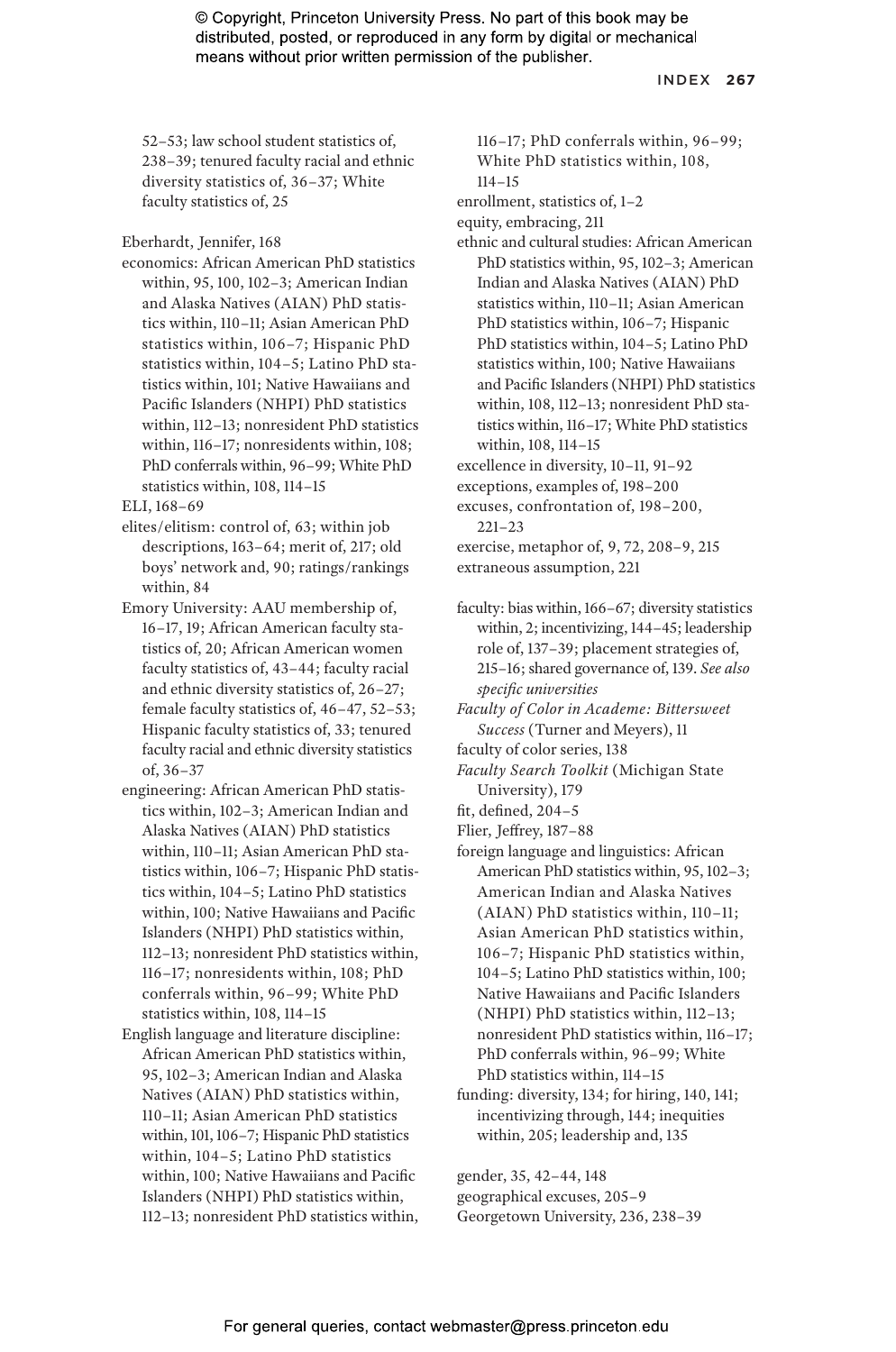**268** INDEX

Georgia Institute of Technology (Georgia Tech): AAU membership of, 19; faculty racial and ethnic diversity statistics of, 26–27; female faculty statistics of, 46–47, 52–53; tenured faculty racial and ethnic diversity statistics of, 36–37; White faculty statistics of, 25

Gildersleeve, Virginia, 69

- Golash-Boza, Tanya, 186
- González, Carmen, 12
- graduate schools, admissions bias within, 118–20
- *Guide to Best Practices in Faculty Search and Hiring* (Columbia University), 179
- handbook, for faculty hiring, 175, 178–81

Hannah-Jones, Nikole, 4, 23n13

- Harris, Angela, 12
- Harvard University: AAU membership of, 19; African American degree holders from, 68; Asian American faculty statistics of, 34; diversity statistics of, 236; faculty racial and ethnic diversity statistics of, 26–27; female faculty statistics of, 46–47, 52–53; handbook from, 179–80; hiring competition with, 82–83; Implicit Bias Assessment from, 180–81; law school student statistics of, 238–39; racial incident at, 133; tenured faculty racial and ethnic diversity statistics of, 36–37

hate, justification for, 8

- hiring: benefits and design within, 211, 213; cluster, 200–202; competition within, 82–83; conferences for, 154; cost factor within, 81; faculty weaknesses within, 85; funding for, 140, 141; handbook for, 175, 178–81; hierarchical structure of, 61–62; learning promotion within, 220–21; legalities within, 182; networks for, 88–91; pack dependence within law schools, 235; process of, 151–54; ranking process within, 77; replication within, 85–86; targets of opportunity within, 151. *See also* search committees
- Hispanics: doctorate statistics of, 5; faculty statistics of, 23–24, 118; female faculty statistics of, 2, 42, 44; law school statistics of, 236; male faculty statistics of, 2; PhD statistics of, 94, 100–101, 104–5; salaries of, 223; student statistics of, 1; tenured faculty statistics of, 33

Hispanic Serving Institutions (HSIs), 125, 220 Hispanic Serving Institutions: Pathways to the Professoriate program, 227

Historically Black Colleges and Universities (HBCUs), 2n, 82, 125, 220

history: African American PhD statistics within, 95, 102–3; American Indian and Alaska Natives (AIAN) PhD statistics within, 110–11; Asian American PhD statistics within, 101, 106–7; Hispanic PhD statistics within, 104–5; Native Hawaiians and Pacific Islanders (NHPI) PhD statistics within, 112–13; nonresident PhD statistics within, 116–17; PhD conferrals within, 96–99; White PhD statistics within, 108, 114–15

humanities, hiring conferences within, 154

Implicit Bias Assessment/Test, 180–81, 218 implicit bias training, 167–78, 218–19 incentivizing, within diversity hiring, 144–45 inclusive excellence, 2–3 Indiana University: AAU membership of, 19; Asian American faculty statistics of, 34; female faculty statistics of, 46–47, 52–53; strategic plan of, 45; tenured faculty

racial and ethnic diversity statistics of, 36–37; White faculty statistics of, 25

Indiana University-Bloomington, 26–27 inequity, color-blind policies and, 66–67 Institute for the Recruitment of Teachers, 227

institutional racism, 65

Integrated Postsecondary Education Data System (IPEDS), 146

Interfolio, 145–46

- intersectionality, 42
- interviews: of African American candidates, 69; diversity statements within, 191–93; within hiring conferences, 154; NFL requirements for, 143; preliminary, 176–77; standard questions within, 173
- Iowa State University: AAU membership of, 19; Asian American faculty statistics of, 34; faculty racial and ethnic diversity statistics of, 26–27; female faculty statistics of, 46–47, 52–53; tenured faculty racial and ethnic diversity statistics of, 36–37

job description, crafting of, 163–67, 227

Johns Hopkins University: AAU membership of, 19; African American faculty statistics of, 20; African American women faculty statistics of, 43; Asian American faculty statistics of, 24; Asian American women faculty statistics of, 44; faculty diversity approach within, 33–34; faculty racial and ethnic diversity statistics of, 26–27;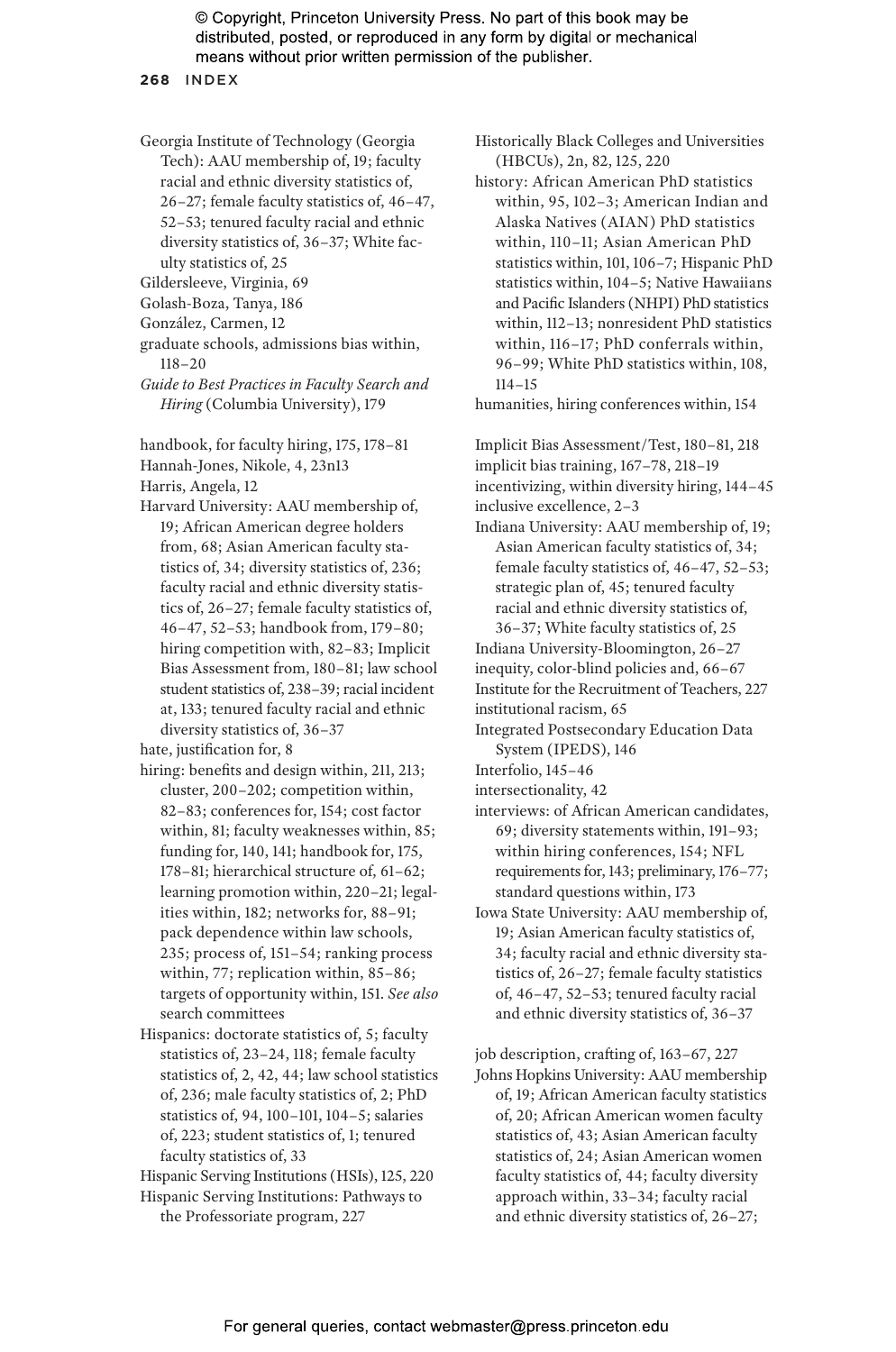#### INDEX **269**

female faculty statistics of, 46–47, 52–53; tenured faculty racial and ethnic diversity statistics of, 36–37 Johnson, Jim, 188–89 Josephson, Clarence, 70 Julius Rosenwald Fund, 66n4

Kelsky, Karen, 185–86

Lach, Denise, 163

- law schools, 235–39
- leadership: within AAU institutions, 135; accountability within, 139–43; commitment from, 136–39; criticism to, 212; diversity communication by, 212; necessity of leading within, 212–13; structure of, 135 Leadership Alliance, 227
- Lewis, Julian H., 66n3
- Liberal Arts Diversity Council, 227
- low-income rates, faculty factors within, 25, 32
- Massachusetts Institute of Technology (MIT): AAU membership of, 19; African American degree holders from, 68; faculty racial and ethnic diversity statistics of, 26–27; female faculty statistics of, 46–47, 52–53; tenured faculty racial and ethnic diversity statistics of, 36–37
- mathematics and statistics: African American PhD statistics within, 95, 102–3; American Indian and Alaska Natives (AIAN) PhD statistics within, 110–11; Asian American PhD statistics within, 106–7; Hispanic PhD statistics within, 104–5; Latino PhD statistics within, 100; Native Hawaiians and Pacific Islanders (NHPI) PhD statistics within, 112–13; nonresident PhD statistics within, 108, 116–17; PhD conferrals within, 96–99; White PhD statistics within, 108, 114–15
- Matthew, Patricia, 12
- McNair Scholars Program, 227
- Mellon Mays Undergraduate Fellowship, 227
- men, faculty diversity statistics of, 2, 151n1
- merit, 59n1, 62–63, 65, 66–70, 217. *See also* quality
- Meyers, Samuel, 11
- Michigan State University: AAU membership of, 19; American Indian and Alaska Native (AIAN) faculty statistics of, 34; faculty racial and ethnic diversity statistics of, 26–27; female faculty statistics of, 46–47, 52–53; handbook from, 179; Native
- Hawaiians and Pacific Islanders (NHPI) faculty statistics of, 24; tenured faculty racial and ethnic diversity statistics of, 36–37 Mifflin, Lawrie, 4
- Moody, JoAnn, 11, 221
- Muhs, Gabriella, 12
- National Science Foundation (NSF), 35, 42
- Native Americans, 1, 2
- Native Hawaiians and Pacific Islanders (NHPIs): enrollment statistics of, 1; faculty statistics of, 24, 118; female faculty statistics of, 43, 44; law school statistics of, 236; PhD statistics of, 108, 112–13; tenured faculty statistics of, 35
- networks, 88–91, 215
- New York University (NYU): AAU membership of, 19; diversity statistics within, 236; faculty racial and ethnic diversity statistics of, 26–27; female faculty statistics of, 46–47, 52–53; law school student statistics of, 238–39; strategic plan of, 45n18; student diversity within, 2; tenured faculty racial and ethnic diversity statistics of, 36–37
- NFL, Rooney rule within, 143
- Niemann, Yolanda, 12
- nonresidents, 108, 109, 116–17
- Northwestern University: AAU membership of, 19; diversity statistics within, 236; faculty racial and ethnic diversity statistics of, 26–27; female faculty statistics of, 46–47, 52–53; student diversity within, 2; tenured faculty racial and ethnic diversity statistics of, 36–37

objective data, 73–78

- Ohio State University: AAU membership of, 19; faculty racial and ethnic diversity statistics of, 26–27; female faculty statistics of, 48–49, 54–55; tenured faculty racial and ethnic diversity statistics of, 38–39
- old boys' network, 88–91

pathways, creating and tapping, 227–28 pedigree: within CVs, 76–77; influence of, 78–88; institutional, 80–82, 86–87; manifestations of, 63–64; measures of, 60; old boys' network and, 88–91; privileging within, 79, 195–97; research institutional, 87–88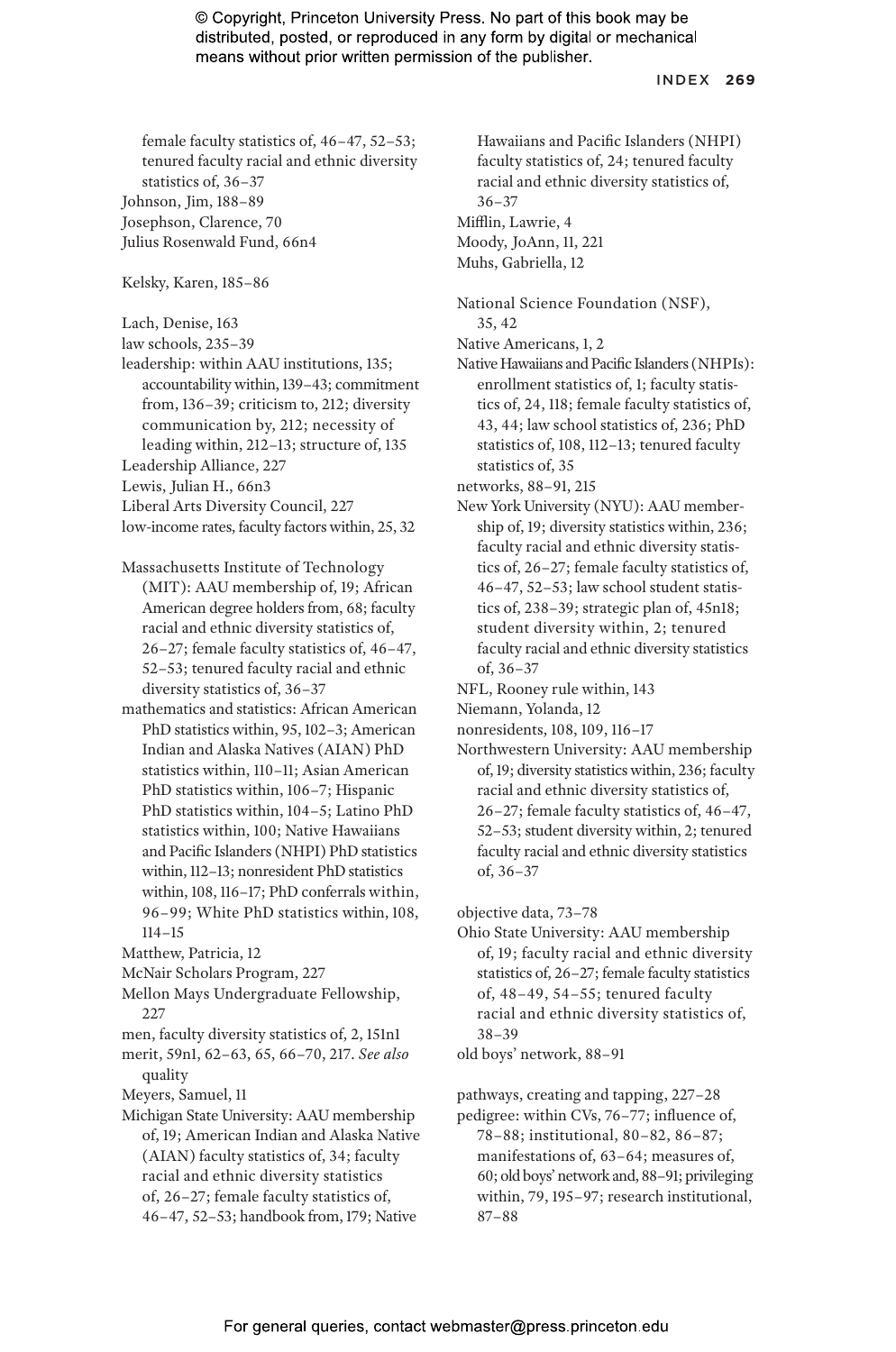**270** INDEX

Pell Grant-eligible students, 2n

- Pennsylvania State University: AAU membership of, 19; faculty racial and ethnic diversity statistics of, 28–29; female faculty statistics of, 48–49, 54–55; tenured faculty racial and ethnic diversity statistics of, 38–39; White faculty statistics of, 25 personal character, 62
- PhDs: admissions bias within, 118–20; limiting qualified candidate pools within, 125–31; nonresidents within, 108; recruitment of, 226–27; statistics of, 94, 229; within STEM fields, 79. *See also specific universities*
- philosophy and religious studies: African American PhD statistics within, 95, 102–3; American Indian and Alaska Natives (AIAN) PhD statistics within, 110–11; Asian American PhD statistics within, 106–7; Hispanic PhD statistics within, 104–5; Latino PhD statistics within, 100–101; Native Hawaiians and Pacific Islanders (NHPI) PhD statistics within, 112–13; nonresident PhD statistics within, 116–17; PhD conferrals within, 96–99; White PhD statistics within, 108, 114–15
- physical sciences: African American PhD statistics within, 95, 102–3; American Indian and Alaska Natives (AIAN) PhD statistics within, 110–11; Asian American PhD statistics within, 106–7; Hispanic PhD statistics within, 104–5; Latino PhD statistics within, 100; Native Hawaiians and Pacific Islanders (NHPI) PhD statistics within, 112–13; nonresident PhD statistics of, 108, 116–17; PhD conferrals within, 96–99; White PhD statistics within, 114–15
- pipeline, 93–94, 121–24, 227–28
- placement rates, 120
- political science and government: African American PhD statistics within, 100, 102–3; American Indian and Alaska Natives (AIAN) PhD statistics within, 110–11; Asian American PhD statistics within, 106–7; Hispanic PhD statistics within, 104–5; Latino PhD statistics within, 101; Native Hawaiians and Pacific Islanders (NHPI) PhD statistics within, 112–13; nonresident PhD statistics within, 116–17; PhD conferrals within, 96–99; White PhD statistics within, 108, 114–15 Porter, Andy, 138

preliminary interviews, 176–77

presidents, leadership role of, 135

- *Presumed Incompetent: The Intersections of Race and Class for Women in Academia* (Muhs et al.), 12
- Princeton University: AAU membership of, 19; Asian American faculty statistics of, 24, 34; faculty racial and ethnic diversity statistics of, 28–29; female faculty statistics of, 48–49, 54–55; tenured faculty racial and ethnic diversity statistics of, 38–39

privileging, 63–64, 195–97

protests, 170, 214–15

- provosts: accountability of, 141, 142; incentive funds from, 144; influence and strategy of, 145–47; leadership role of, 135, 136, 137, 141; race of, 147–49; shared governance of, 139–40
- psychology: African American PhD statistics within, 95, 102–3; American Indian and Alaska Natives (AIAN) PhD statistics within, 110–11; Asian American PhD statistics within, 101, 106–7; Hispanic PhD statistics within, 104–5; Latino PhD statistics within, 101; nonresident PhD statistics within, 116–17; White PhD statistics within, 108, 114–15

publishing, hiring regarding, 203–4

Purdue University: AAU membership of, 19; Asian American faculty statistics of, 24, 34; Asian American women faculty statistics of, 44; faculty racial and ethnic diversity statistics of, 28–29; female faculty statistics of, 48–49, 54–55; tenured faculty racial and ethnic diversity statistics of, 38–39

qualifications, as discriminatory, 61 quality: characteristics within, 75–76; checklists for, 75; defined, 59n1; by disciplines, 71–73; diversity and excellence within, 91–92; guidance for, 86; measures for, 60; old boys' network and, 88–91; questioning, 59–60, 216–18; ranking process within, 77. *See also* merit

racism, 8, 65, 133–34

ranking, 84

ratings, within elitism, 84

*Recruiting for Diversity* (Harvard University), 179–80

recruitment, faculty, 11–12, 224–27

rejection, examples of, 5–9

research institutions, 87–88, 126–30

Posselt, Julie, 87–88, 118–20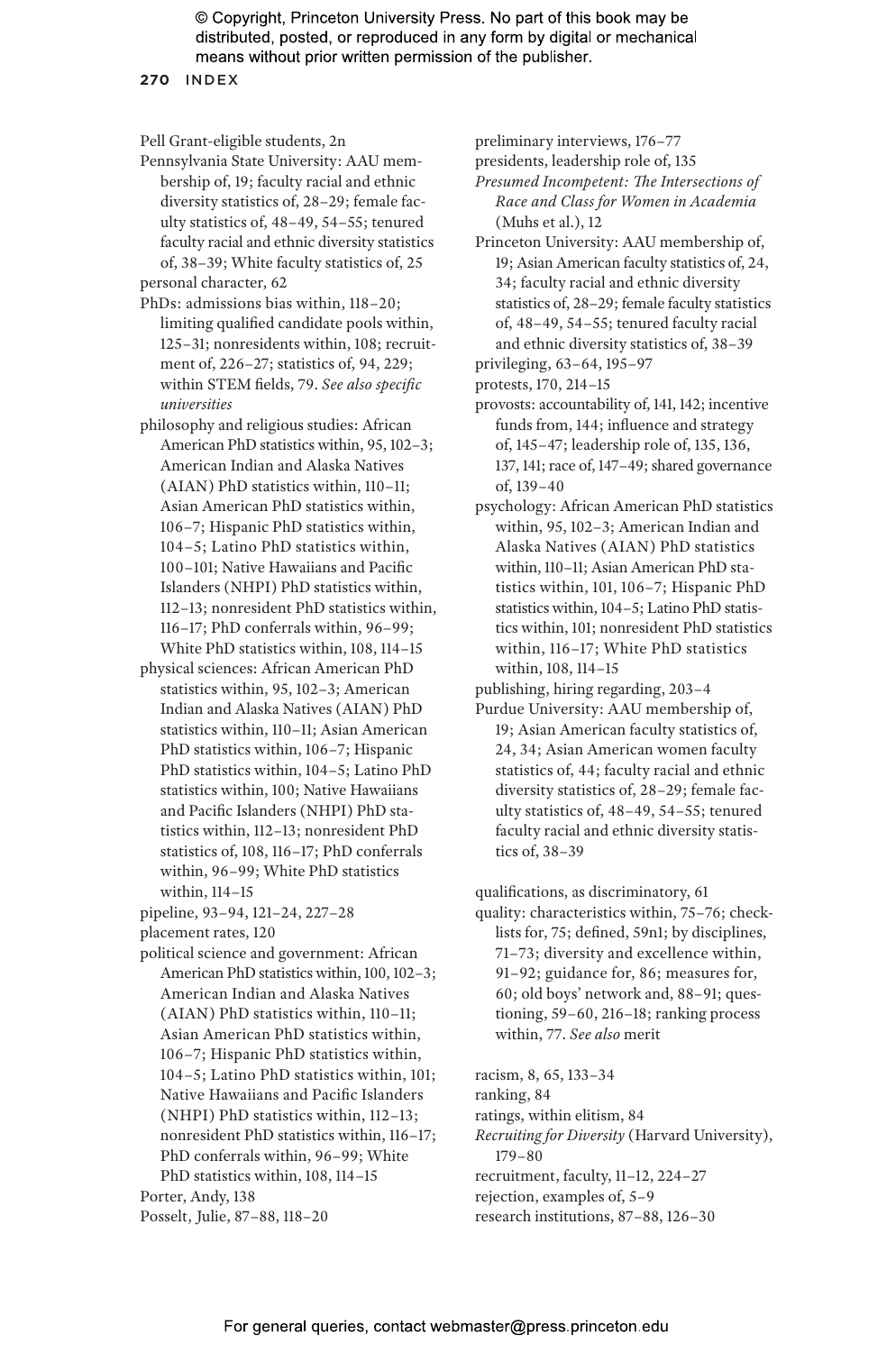INDEX **271**

- resumes, bias within, 168–69 retention, 228–29
- Rice University: AAU membership of, 19; African American faculty statistics of, 33; faculty racial and ethnic diversity statistics of, 28–29; female faculty statistics of, 48–49, 54–55; Hispanic faculty statistics of, 23; tenured faculty racial and ethnic diversity statistics of, 38–39
- Rivera, Lauren, 72, 78, 151, 178, 211, 217
- Rooney rule, 143
- Roosevelt College, 70
- Rutgers University: AAU membership of, 19; faculty racial and ethnic diversity statistics of, 28–29; female faculty statistics of, 48–49, 54–55; strategic plan of, 45; tenured faculty racial and ethnic diversity statistics of, 38–39; White faculty statistics of, 25
- salaries, excuses for, 207, 222, 223
- San Jose State University, 133
- science, technology, engineering, and math (STEM) fields, 35, 42, 79
- search committees: composition and work of, 155–58; considerations for, 216–17; diversity representative within, 158–62; diversity statements and, 191–93; diversity within, 156–57; excuses within, 221; faculty hiring process of, 151–54; handbooks for, 175, 178–81; job description crafting by, 163–67, 227; leadership within, 219; overview of, 150–51; patterns of, 181–84; quality consideration within, 216–18; recruitment process of, 224–27; rethinking, 219–20; service responsibility challenges within, 157–58; training for, 167–78, 218–19
- search processes, dismantling and reconstruction within, 213–16
- shared governance, 139
- Shibley, Robert, 188
- Simmons, Ruth, 20, 22, 58
- Smith, Daryl: exercise analogy of, 9, 72, 208–9, 215; quote of, 10, 14, 15, 35, 42, 45, 190, 215, 222; story of, 9–10
- social sciences: African American PhD statistics within, 95, 102–3; American Indian and Alaska Natives (AIAN) PhD statistics within, 110–11; Asian American PhD statistics within, 106–7; Hispanic PhD statistics within, 104–5; Latino PhD statistics within, 101; Native Hawaiians and Pacific Islanders (NHPI) PhD statistics

within, 112–13; nonresident PhD statistics within, 116–17; PhD conferrals within, 96–99; White PhD statistics within, 114–15

- sociology: African American PhD statistics within, 100, 102–3; American Indian and Alaska Natives (AIAN) PhD statistics within, 110–11; Asian American PhD statistics within, 106–7; Hispanic PhD statistics within, 104–5; Latino PhD statistics within, 101; Native Hawaiians and Pacific Islanders (NHPI) PhD statistics within, 112–13; nonresident PhD statistics within, 116–17; PhD conferrals within, 96–99; White PhD statistics within, 108, 114–15
- Southwestern College, 70
- Span, Chris, 22
- special lines for diversity, hiring within, 198–200
- Springer, Ann, 144
- Sproul, Robert, 68
- Stanford University: AAU membership of, 19; diversity statistics within, 236; faculty racial and ethnic diversity statistics of, 28–29; female faculty statistics of, 48–49, 54–55; law school student statistics of, 238–39; student diversity within, 2; tenured faculty racial and ethnic diversity statistics of, 38–39; Varsity Blues scandal within, 74; White law school population statistics of, 236
- Sterling College, 70
- Stony Brook University: AAU membership of, 19; faculty racial and ethnic diversity statistics of, 28–29; female faculty statistics of, 48–49, 54–55; tenured faculty racial and ethnic diversity statistics of, 38–39
- Suppes, Lexi, 189
- Survey of Earned Doctorates, 123
- systemic racism, 65, 195–97
- targets of opportunity, 151, 198–200 technology, bias within, 168
- Texas A&M University: AAU membership of, 16–17, 19; faculty racial and ethnic diversity statistics of, 28–29; female faculty statistics of, 48–49, 54–55; Hispanic faculty statistics of, 33; tenured faculty racial and ethnic diversity statistics of, 38–39
- theater-based training, 170–71
- Thelin, John, 16
- top-down strategy for diversification, 152–53 training, 167–78, 218–19
- Trent, William, 22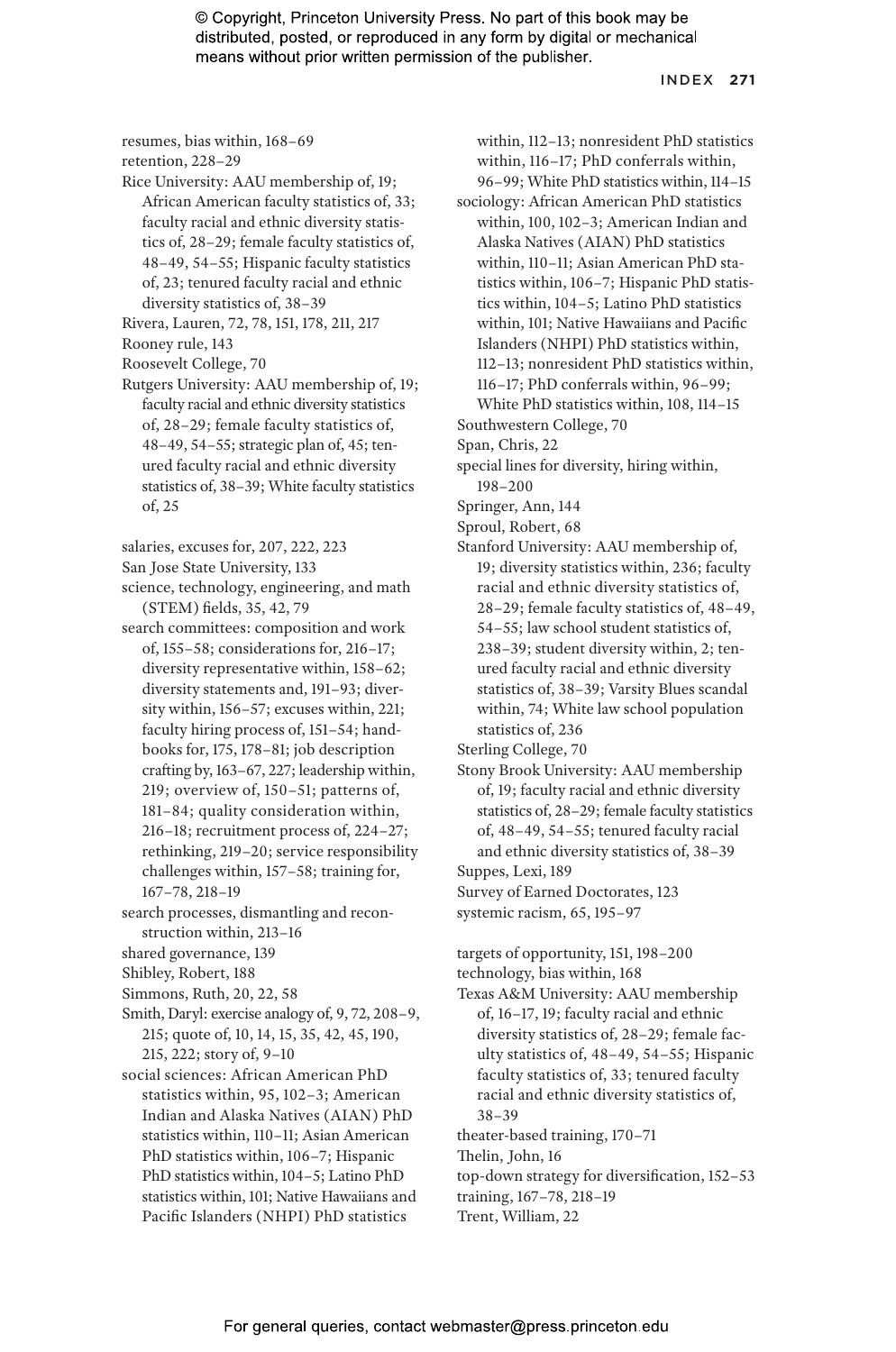**272** INDEX

Tulane University: AAU membership of, 19; American Indian and Alaska Native (AIAN) faculty statistics of, 34; faculty racial and ethnic diversity statistics of, 30–31; female faculty statistics of, 48–49, 54–55; tenured faculty racial and ethnic diversity statistics of, 38–39 Turner, Caroline Sotello, 11

UC-Berkeley: AAU membership of, 20; diversity statistics within, 236; faculty racial and ethnic diversity statistics of, 28–29; female faculty statistics of, 48–49, 54–55; law school student statistics of, 238–39; student diversity within, 2; tenured faculty racial and ethnic diversity statistics of, 38–39; White faculty statistics of, 25

UC-Davis: AAU membership of, 19–20; African American faculty statistics of, 33; Asian American women faculty statistics of, 44; faculty racial and ethnic diversity statistics of, 28–29; female faculty statistics of, 48–49, 54–55; Hispanic women faculty statistics of, 44; tenured faculty racial and ethnic diversity statistics of, 38–39; top-down strategy for diversification within, 152–53

UC-Irvine: AAU membership of, 20; Asian American faculty statistics of, 24, 34; Asian American women faculty statistics of, 44; faculty racial and ethnic diversity statistics of, 28–29; female faculty statistics of, 48–49, 54–55; Native Hawaiians and Pacific Islanders (NHPI) faculty statistics of, 24; tenured faculty racial and ethnic diversity statistics of, 38–39

UCLA: AAU membership of, 20; American Indian and Alaska Native (AIAN) faculty statistics of, 34; Asian American faculty statistics of, 34; Asian American women faculty statistics of, 44; faculty racial and ethnic diversity statistics of, 28–29; female faculty statistics of, 48–49, 54–55; Hispanic faculty statistics of, 23, 33; Native Hawaiians and Pacific Islanders (NHPI) women faculty statistics of, 44; racial incident at, 133; student diversity within, 2; tenured faculty racial and ethnic diversity statistics of, 38–39

UC-San Diego: AAU membership of, 20; faculty racial and ethnic diversity statistics of, 28–29; female faculty statistics of, 48–49, 54–55; Hispanic faculty statistics

of, 23, 33; Hispanic women faculty statistics of, 44; tenured faculty racial and ethnic diversity statistics of, 38–39

UC-Santa Barbara: AAU membership of, 20; American Indian and Alaska Native (AIAN) faculty statistics of, 24–25, 34; American Indian and Alaska Native (AIAN) women faculty statistics of, 44; faculty racial and ethnic diversity statistics of, 28–29; female faculty statistics of, 48–49, 54–55; Hispanic faculty statistics of, 23, 33; Hispanic women faculty statistics of, 44; tenured faculty racial and ethnic diversity statistics of, 38–39

UC-Santa Cruz, 17n4

University of Alabama, 133

University of Arizona: AAU membership of, 19; African American faculty statistics of, 33; American Indian and Alaska Native (AIAN) faculty statistics of, 34; American Indian and Alaska Native (AIAN) women faculty statistics of, 44; faculty racial and ethnic diversity statistics of, 28–29; female faculty statistics of, 48–49, 54–55; Hispanic faculty statistics of, 23, 33; Hispanic women faculty statistics of, 44; tenured faculty racial and ethnic diversity statistics of, 38–39

University of Buffalo: AAU membership of, 19; American Indian and Alaska Native (AIAN) faculty statistics of, 34; American Indian and Alaska Native (AIAN) women faculty statistics of, 44; Asian American faculty statistics of, 34; faculty racial and ethnic diversity statistics of, 28–29; female faculty statistics of, 48–49, 54–55; tenured faculty racial and ethnic diversity statistics of, 38–39

University of Chicago: AAU membership of, 20; African American degree holders from, 68; diversity statistics within, 236; faculty racial and ethnic diversity statistics of, 28–29; female faculty statistics of, 48–49, 54–55; law school student statistics of, 238–39; student diversity within, 2; tenured faculty racial and ethnic diversity statistics of, 38–39; White law school population statistics of, 236

University of Colorado-Boulder: AAU membership of, 20; African American faculty statistics of, 22, 33; American Indian and Alaska Native (AIAN) faculty statistics of, 34; faculty racial and ethnic diversity statistics of, 28–29; female faculty statistics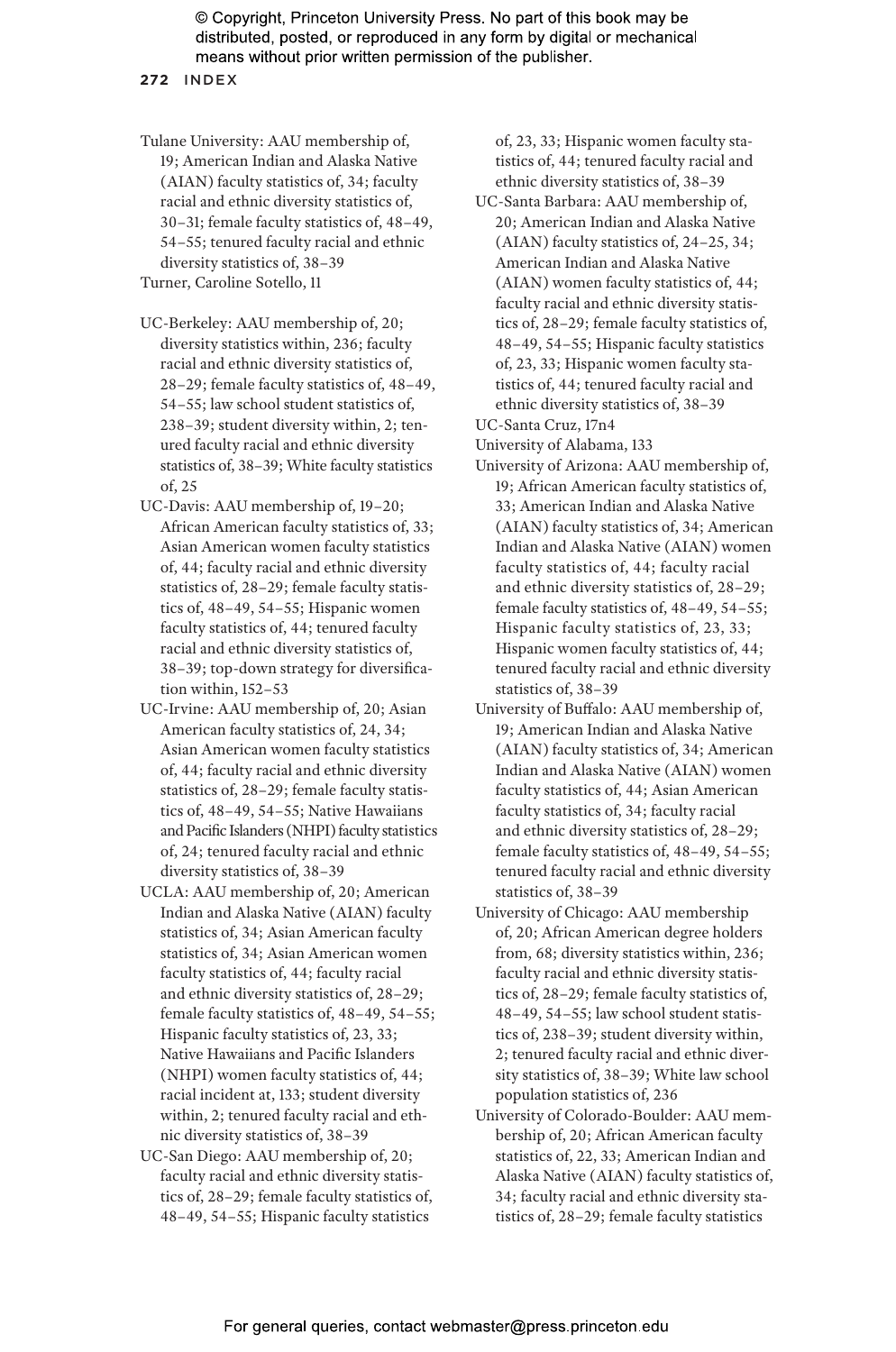#### INDEX **273**

of, 48–49, 54–55; Native Hawaiians and Pacific Islanders faculty statistics of, 24; tenured faculty racial and ethnic diversity statistics of, 38–39

- University of Florida: AAU membership of, 16–17, 20; faculty racial and ethnic diversity statistics of, 28–29; female faculty statistics within, 48–49, 54–55; tenured faculty racial and ethnic diversity statistics of, 38–39
- University of Illinois: AAU membership of, 20; African American faculty statistics of, 20, 22, 32; faculty racial and ethnic diversity statistics of, 28–29; female faculty statistics of, 50–51, 56–57; Hispanic faculty statistics of, 23; racial incident at, 133–34; tenured faculty racial and ethnic diversity statistics of, 40–41
- University of Iowa: AAU membership of, 20; faculty racial and ethnic diversity statistics of, 28–29; female faculty statistics of, 50–51, 56–57; tenured faculty racial and ethnic diversity statistics of, 40–41
- University of Kansas: AAU membership of, 20; American Indian and Alaska Native (AIAN) faculty statistics of, 34; faculty racial and ethnic diversity statistics of, 30–31; female faculty statistics of, 50–51, 56–57; tenured faculty racial and ethnic diversity statistics of, 40–41
- University of Maryland: AAU membership of, 20; faculty racial and ethnic diversity statistics of, 30–31; female faculty statistics of, 50–51, 56–57; White faculty statistics of, 25
- University of Michigan: AAU membership of, 20; African American degree holders from, 68; African American faculty statistics of, 32; description of, 17–18; diversity statistics within, 236; female faculty statistics of, 50–51, 56–57; law school student statistics of, 238–39; racial incident at, 134; tenured faculty racial and ethnic diversity statistics of, 40–41; White law school population statistics of, 236
- University of Minnesota: AAU membership of, 20; faculty racial and ethnic diversity statistics of, 30–31; female faculty statistics of, 50–51, 56–57; tenured faculty racial and ethnic diversity statistics of, 40–41
- University of Missouri: AAU membership of, 20; faculty racial and ethnic diversity statistics of, 30–31; tenured faculty racial and ethnic diversity statistics of, 40–41
- University of North Carolina-Chapel Hill: AAU membership of, 20; African American faculty statistics of, 20, 32; African American women faculty statistics of, 43; Asian American faculty statistics of, 24, 34; faculty racial and ethnic diversity statistics of, 30–31; female faculty statistics of, 50–51, 56–57; Hispanic faculty statistics of, 23; tenured faculty racial and ethnic diversity statistics of, 40–41
- University of Oregon: AAU membership of, 20; African American faculty statistics of, 33; Asian American faculty statistics of, 24, 34; faculty racial and ethnic diversity statistics of, 30–31; female faculty statistics of, 50–51, 56–57; tenured faculty racial and ethnic diversity statistics of, 40–41
- University of Pennsylvania: AAU membership of, 20; African American degree holders from, 68; description of, 17; diversity funding within, 134; diversity statistics within, 236; faculty racial and ethnic diversity statistics of, 30–31; female faculty statistics of, 50–51, 56–57; law school student statistics of, 238–39; tenured faculty racial and ethnic diversity statistics of, 40–41; White law school population statistics of, 236–37
- University of Pittsburgh: AAU membership of, 20; Asian American faculty statistics of, 24; Asian American women faculty statistics of, 44; faculty racial and ethnic diversity statistics of, 30–31; female faculty statistics of, 50–51, 56–57; Native Hawaiians and Pacific Islanders (NHPI) faculty statistics of, 24, 35; tenured faculty racial and ethnic diversity statistics of, 40–41
- University of Rochester: AAU membership of, 20; African American faculty statistics of, 33; Asian American faculty statistics of, 34; faculty racial and ethnic diversity statistics of, 30–31; female faculty statistics of, 50–51, 56–57; Hispanic faculty statistics of, 33; tenured faculty racial and ethnic diversity statistics of, 40–41; White faculty statistics of, 25
- University of Southern California: AAU membership of, 20; faculty racial and ethnic diversity statistics of, 30–31; female faculty statistics of, 50–51, 56–57; tenured faculty racial and ethnic diversity statistics of, 40–41; Varsity Blues scandal within, 74